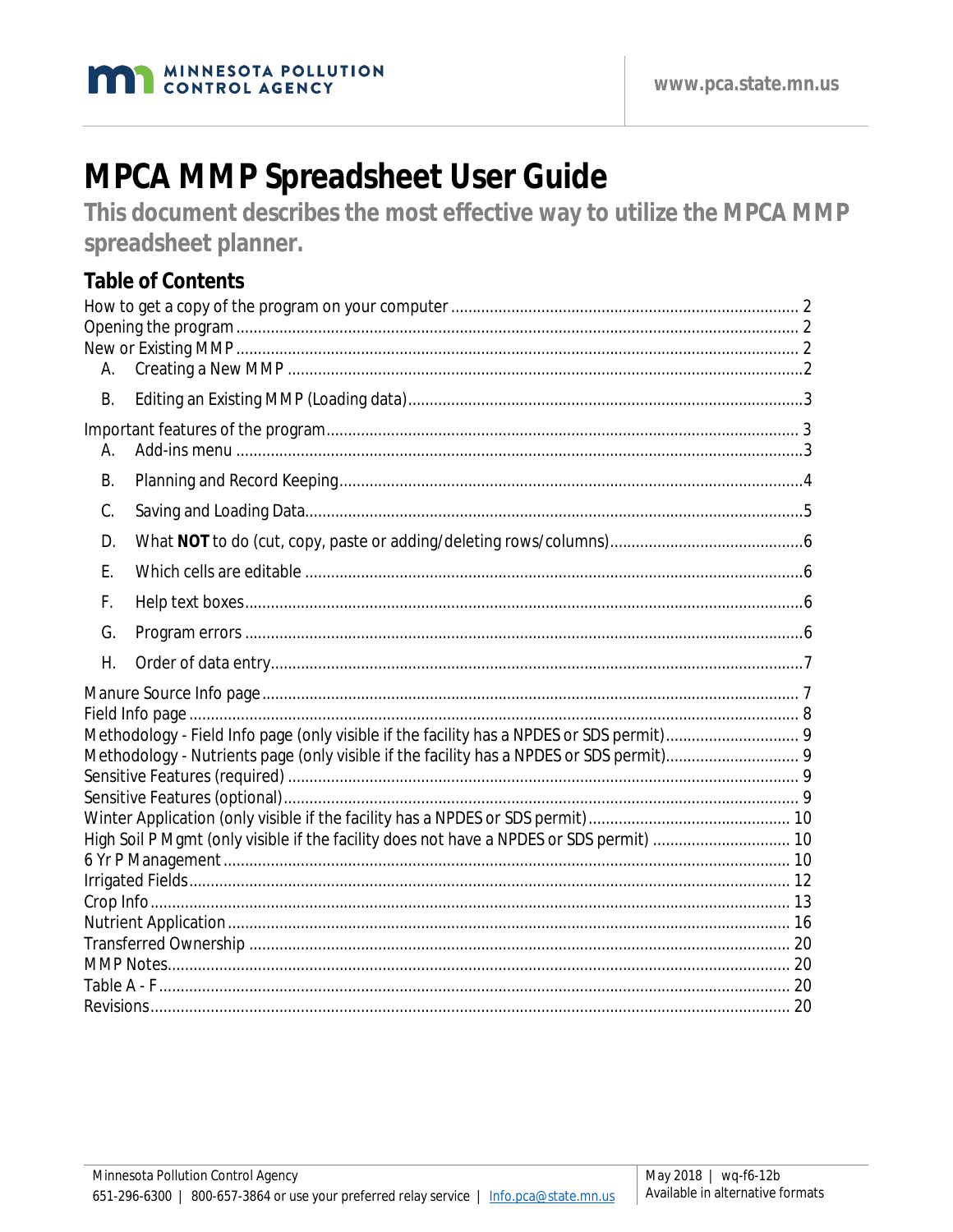## <span id="page-1-0"></span>**How to get a copy of the program on your computer**

The current version of the MMP spreadsheet can be obtained from the MPCA's website, [https://www.pca.state.mn.us/quick-links/land-application.](https://www.pca.state.mn.us/quick-links/land-application) In order to use the program you need to save a copy to your computer, it does not work well to simply open the program without saving it first. Here is how it looks in internet explorer, click on save to get a copy on your computer.

| Do you want to open or save wq-f6-12.xlsm (4.08 MB) from pca.state.mn.us? |  |
|---------------------------------------------------------------------------|--|
|---------------------------------------------------------------------------|--|



Using the Chrome browser is a little different. Chrome automatically places a copy on your computer in the



 $\bigwedge$  downloads" folder. While this does place a copy on your computer,  $\mathbb{I}$  it is not easy to find. It is recommended that you click on the arrow in the downloads toolbar that is displayed and then click "show in folder". This opens the "downloads" folder and you can simply drag

the MMP spreadsheet to your desktop so that you can find it easily.

## <span id="page-1-1"></span>**Opening the program**

This program is designed to function through the use of macros, which is custom code written specifically for this program and not found in any other excel files. Sometimes hackers use macros like this so Excel does not typically automatically allow this special code to work; so you must tell Excel that you want to enable these macros by clicking "enable content" in the yellow bar that initially appears when you open the program.



Once you click on this button, the program will open.

## <span id="page-1-2"></span>**New or Existing MMP**

The first thing you will see is a box that asks you if you want to create a new MMP or edit an existing MMP.

| <b>New MMP or Load Existing Data</b>                                                                                                    |  |
|-----------------------------------------------------------------------------------------------------------------------------------------|--|
| Please choose one of the following options to begin using this program                                                                  |  |
| □ I want to create a NEW Manure Management Plan using this program                                                                      |  |
| □ I want to edit an Existing Manure Management Plan created with this program<br>(Load an existing data file created with this program) |  |

If you have never used this program before, then click on the first option. Otherwise, make the appropriate selection. The "X" in the upper right hand corner has been disabled, so you must make a choice to continue.

<span id="page-1-3"></span>A. Creating a New MMP

After clicking on the checkbox for creating a new MMP, you will need to complete the next box that appears.

Input the information below to begin developing your Manure Management Plan:

| Indicate the cropping year in | Will the facility have a |  |  |
|-------------------------------|--------------------------|--|--|
| which to start the MMP        | NPDES or SDS Permit?     |  |  |
| Sept. $1,$                    |                          |  |  |

Enter the crop year in which to start the MMP. Crop years run from September 1 to August 31 the following year. For example the crop year for crops that are grown in 2019 actually starts on September 1, 2018 and end August 31, 2019. You must also indicate if the facility will have a NPDES or SDS permit.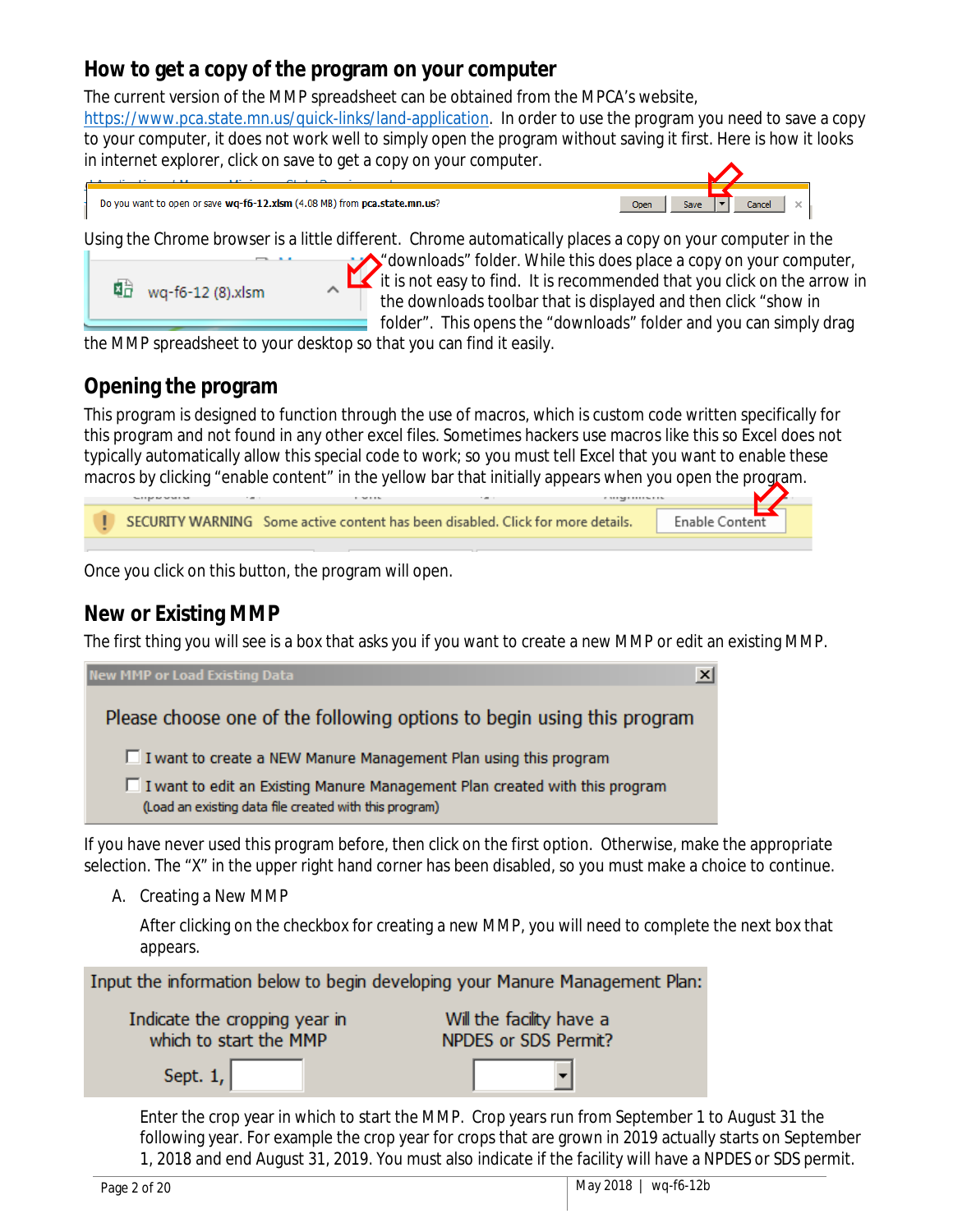After entering this information and clicking OK, the instructions will appear. You can read through these for additional information. You can scroll to the bottom and click "close instructions" or simply use the "X" in the upper right hand corner.

<span id="page-2-0"></span>B. Editing an Existing MMP (Loading data)

After clicking on the checkbox for editing an existing MMP, you get an informational box reminding you to complete the animal mortality portion of the MMP if you are a facility that has a NPDES or SDS permit. Click "OK" to continue the process and the program will open a window for you to navigate to your existing data set.

| X | MMP.xlsx<br>Microsoft Excel Worksheet<br>222 KB         |                                          |                               |
|---|---------------------------------------------------------|------------------------------------------|-------------------------------|
|   | My MMP Data.xlsx<br>Microsoft Excel Worksheet<br>226 KB |                                          |                               |
|   | File name: My MMP Data.xlsx                             |                                          | All Microsoft Acel Workbook F |
|   |                                                         | <b>Tools</b><br>$\overline{\phantom{a}}$ | Cancel<br>Open                |

After locating it, click "open" to continue and the program will load this data into the program.

## <span id="page-2-1"></span>**Important features of the program**

**This is not your typical Microsoft excel workbook**. If you had data to load into the program you will know most of this already but for those that are starting from scratch here are some important features of the program now that you are ready to start creating your MMP.

<span id="page-2-2"></span>A. Add-ins menu

If you have not noticed yet a new tab was added to your ribbon titled "Add-ins".

|      |      |        | ■ ち‐ ∂‐ 騳 用 囲 ■ Gridlines 日‐ = ▲ |  |  | V |                                                                                                                                      |
|------|------|--------|----------------------------------|--|--|---|--------------------------------------------------------------------------------------------------------------------------------------|
| File | Home | Insert |                                  |  |  |   | Page Layout Formulas Data Review View Developer Add-ins Q Tell me what you want                                                      |
|      |      |        |                                  |  |  |   | 2 Display Instructions 9 Save Farm Data → Load Farm Data ■ Create Crop Year Records → Print MMP and/or Records ※ Create a PDF of MMP |

Clicking on it will reveal a number of choices that were specially designed for this workbook.

**O** Display Instructions Clicking on this will display the instructions again, if you need it.

|                                                               | Save Farm Data 2 Load Farm Data These are the most important features within the program |
|---------------------------------------------------------------|------------------------------------------------------------------------------------------|
| Their use is covered in section C. "Saving and Loading Data". |                                                                                          |

This feature is critical to using the program effectively. Its use is covered in section B. "Planning and Record Keeping".

| Print MMP and/or Records |  |  |
|--------------------------|--|--|
|                          |  |  |

**Contract Contract** 

| This button can be used to facilitate printing of the MMP and/or records                                    |
|-------------------------------------------------------------------------------------------------------------|
| for submission. As every computer and printer is different, this button may not give you the results you    |
| desire so be sure to check the printout it generates to make sure it is satisfactory. Individual sheets can |
| be printed as you would print any other worksheet: navigate to the worksheet you want to print then         |
| select "File" from the ribbon and then "Print."                                                             |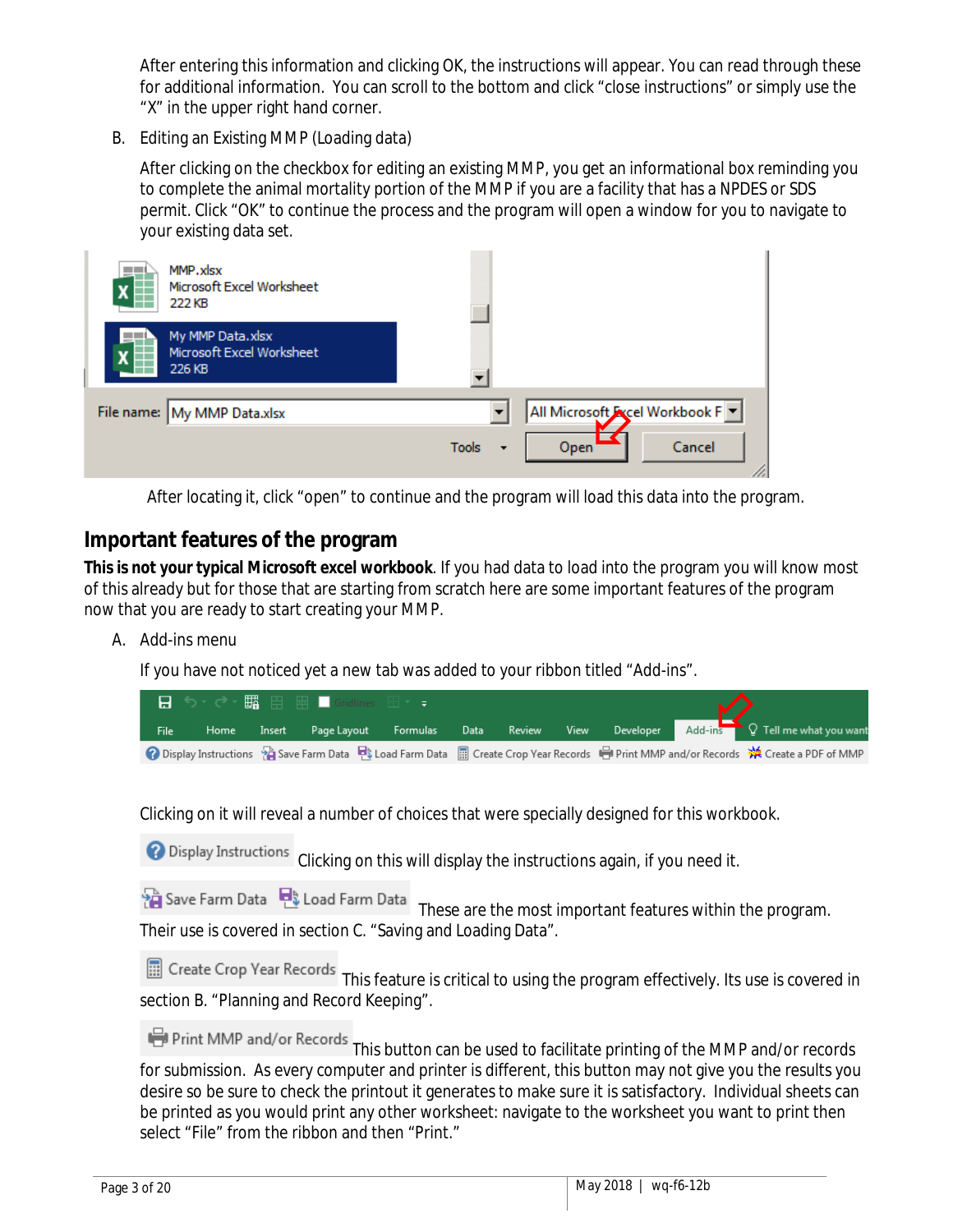※ Create a PDF of MMP

This button can be used to generate a PDF of your MMP to allow you to easily email it to your CFO or the MPCA. Once you click this button you will be given a window to chose the file name for the pdf as well as where to save the pdf once generated.

Nutrient App Summary This button will create a PDF of a worksheet that summarizes all nutrient applications (manure and fertilizer) for each field within the planner.

#### **Planned Nutrient Application Summary Sheet**

Data is not editable and is simply a summary of the planned nutrient applications per field. Crop Year: Sep

| <b>Manure Source Summary</b> |                          |       |    |      |                           |           |                           |  |      |                            |      |  |
|------------------------------|--------------------------|-------|----|------|---------------------------|-----------|---------------------------|--|------|----------------------------|------|--|
| <b>Source 1:</b>             |                          |       |    |      |                           |           | Source 5:                 |  |      |                            |      |  |
| Source 2:                    |                          |       |    |      |                           |           | Source 6:                 |  |      |                            |      |  |
| Source 3:                    |                          |       |    |      |                           | Source 7: |                           |  |      |                            |      |  |
| Source 4:                    |                          |       |    |      |                           | Source 8: |                           |  |      |                            |      |  |
|                              | <b>Field Information</b> |       |    |      | <b>Manure Application</b> |           | <b>Starter Fertilizer</b> |  |      | Supplemental Fertilizer #1 |      |  |
|                              | ID                       | Acres | ID | Rate | Acres                     |           | Product                   |  | Rate | Product                    | Rate |  |
|                              |                          |       |    |      |                           |           |                           |  |      |                            |      |  |
|                              |                          |       |    |      |                           |           |                           |  |      |                            |      |  |
|                              |                          |       |    |      |                           |           |                           |  |      |                            |      |  |
|                              |                          |       |    |      |                           |           |                           |  |      |                            |      |  |

<span id="page-3-0"></span>B. Planning and Record Keeping

The MMP spreadsheet is designed to help you create a plan for the current crop year as well as crop years to come with minimal data entry required for future MMPs. The intent of this program is to create a plan for the upcoming crop year and then create records to show what actually happened. You should not come back to the program after doing the land application event and then complete your plan; this is when you should be creating/editing your records. In other words, the plan is a prediction of what you intend to do and the records are what actually happened. This is also the only way to change crop years without having to again enter all the information into the program (ie. facility, manure source, and land base information).

Here is the best way to use the program for planning and record keeping for multiple crop years.

- 1. Create a plan for the current crop year by filling out all the worksheets.
- 2. Once you have completed your plan for nutrient applications go to the add-ins tab on the ribbon and click Create Crop Year Records
- 3. The program will ask you if you are certain you want to do this. This action cannot be un-done; but this does not mean you cannot change the information on the records form to reflect the actual applications. In fact creating the records after you are done planning and then editing the records form is the intended functionality of the MMP planner spreadsheet. You should always first create a plan that you intend to follow, create the records, and then edit the records to reflect what actually happened.
- 4. The program will then create the records form for the crop year designated in the plan. The form will be added to the tabs at the bottom of the screen and will be the worksheet currently visible on your screen.

| Nutrient Application | $\mathbf{r}$<br>Records 2019 - 2020 MMP Notes |
|----------------------|-----------------------------------------------|
|----------------------|-----------------------------------------------|

- 5. Go ahead and make any necessary changes to the records form and indicate the dates of application. Any changes you make here (except the manure source test results) will be applied to the plan for the next crop year. The program has automatically made any necessary changes to assist you in planning for the next crop year.
- 6. To complete the plan for the next crop year, make any necessary change to the existing information with the program; but, be sure to visit the Manure Source Info page to make any updates to manure tests and the Field Info page to make any updates needed there including addition or subtraction of fields from your land base.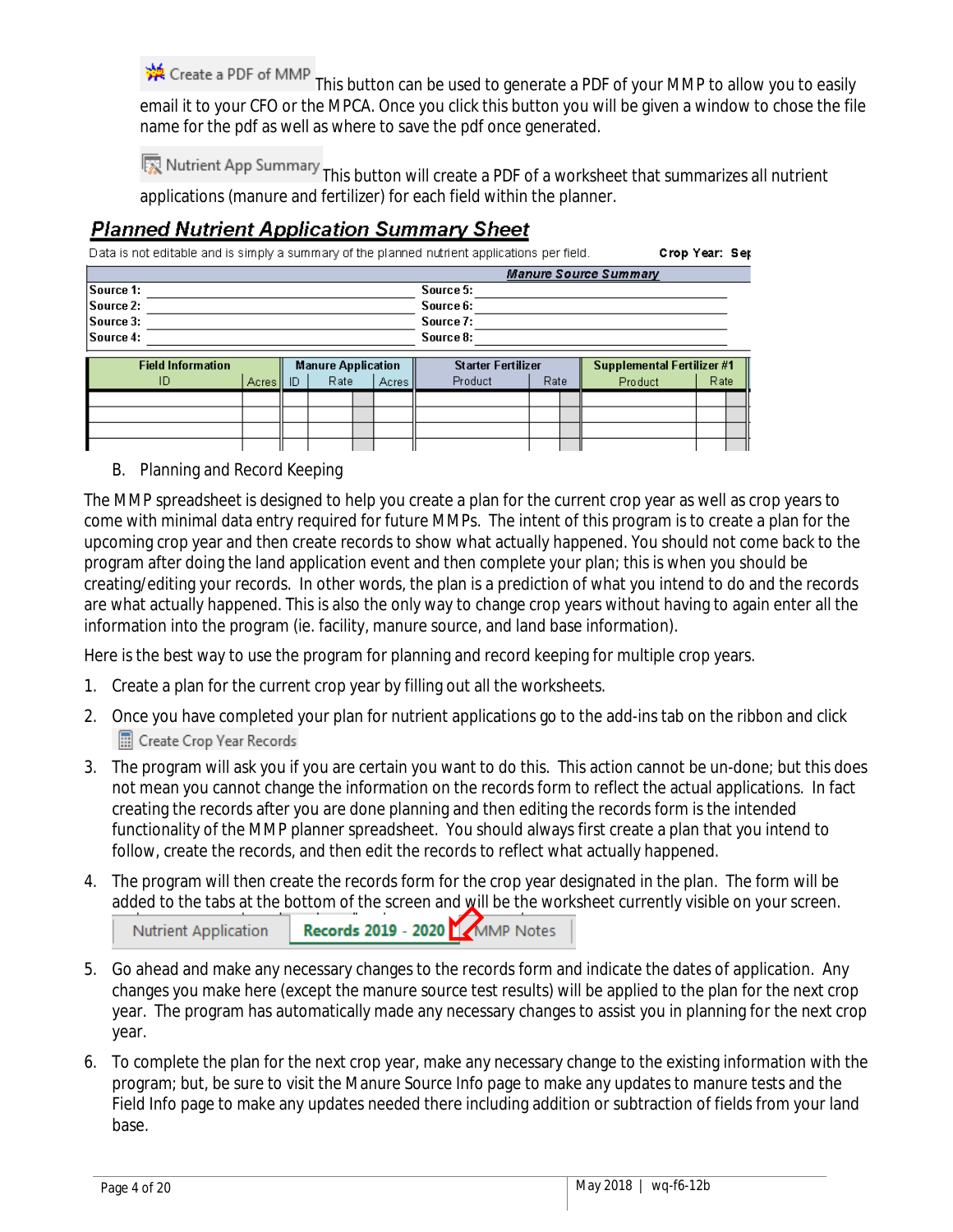- 7. Navigate to the Crop Info page and you will see that information from the records form is now in this form, including any changes you have made, or will make, to the records form for the previous crop year. Simply enter the crop to be grown this crop year and then visit the Nutrient Application page to indicate the planned applications.
- 8. This completes the plan and you are now set to begin the cycle of creating records again to advance to planning for the next crop year.

The program is capable of keeping records for 6 crop years at which time the oldest one will be deleted and replaced with the newest one. This coincides with the length of time that you are required to keep land application records.

<span id="page-4-0"></span>C. Saving and Loading Data

The MMP spreadsheet was designed so that you would not be forced to start over each time updates were made to the MMP spreadsheet or when nutrient recommendations or applicable regulations change. To accomplish this you should not be saving your MMP in the manner which you would typically save an Excel workbook (ie. clicking the save icon or through the File menu on the ribbon). In fact, if you try to save this way you will be given a warning box laying out the pitfalls of saving in this manner.

In a nutshell, just as you use the Microsoft Excel software to view many different spreadsheet files by "opening" them, the MMP spreadsheet is designed to view your farms data. For instance, you do not need to obtain a new copy of the Excel program in order to open each and every spreadsheet you have. Likewise, the MMP spreadsheet within the Excel program saves and loads your farms data without the need to obtain a new copy of the MMP spreadsheet each and every time. In other words, think of the MPCA MMP spreadsheet as a "viewer" for your farms data.

Here is the correct way to save your work.

- 1. At the point you desire to save your work simply go to the add-ins tab on the ribbon and click . It is recommended  $\frac{1}{2}$  Save Farm Data to save your work after entering the Manure Source Info and Field Info, as this is the most intensive data entry within the program.
- 2. This will bring up a dialogue box for you to name the file and select where to save the data. Here is what is happening. You are saving any information you entered into the program in a very small and condensed file (<500 KB) separate from the MMP spreadsheet program which is a very large and expansive file (4.5 MB). The very small and condensed file is referred to as the "DATA FILE".
- 3. Prior to exiting the program (at any stage) simply click on  $\frac{1}{2}$  Save Farm Data to make sure your work is saved.
- 4. When you want to again work on your MMP or records open the MMP Planner Spreadsheet program you downloaded from the MPCAs website (good time to check for a new version if it has been a while). When you open the program you will see no data in the Manure Source Info page, DO NOT BE ALARMED, this is normal! You should see an option to choose to edit your existing MMP by loading data into the program.

**New MMP or Load Existing Data**  $\vert x \vert$ Please choose one of the following options to begin using this program  $\Box$  I want to create a NEW Manure Management Plan using this program  $\blacktriangleright\Box$  I want to edit an Existing Manure Management Plan created with this program (Load an existing data file created with this program)

- 5. Click this option and then navigate to the "data file" you saved. This will then load all the data into the program for viewing and further editing. It is also possible to load data from the add-ins tab in the ribbon by clicking. **D**& Load Farm Data
- 6. Once you are done viewing or editing your farm's data, again go to the add-ins tab on the ribbon and click. Again, you will get the dialogue  $\frac{1}{20}$  Save Farm Data box to name the file and select where to save the data. You can safely name it the same as before even though it will warn you that you will over-write an existing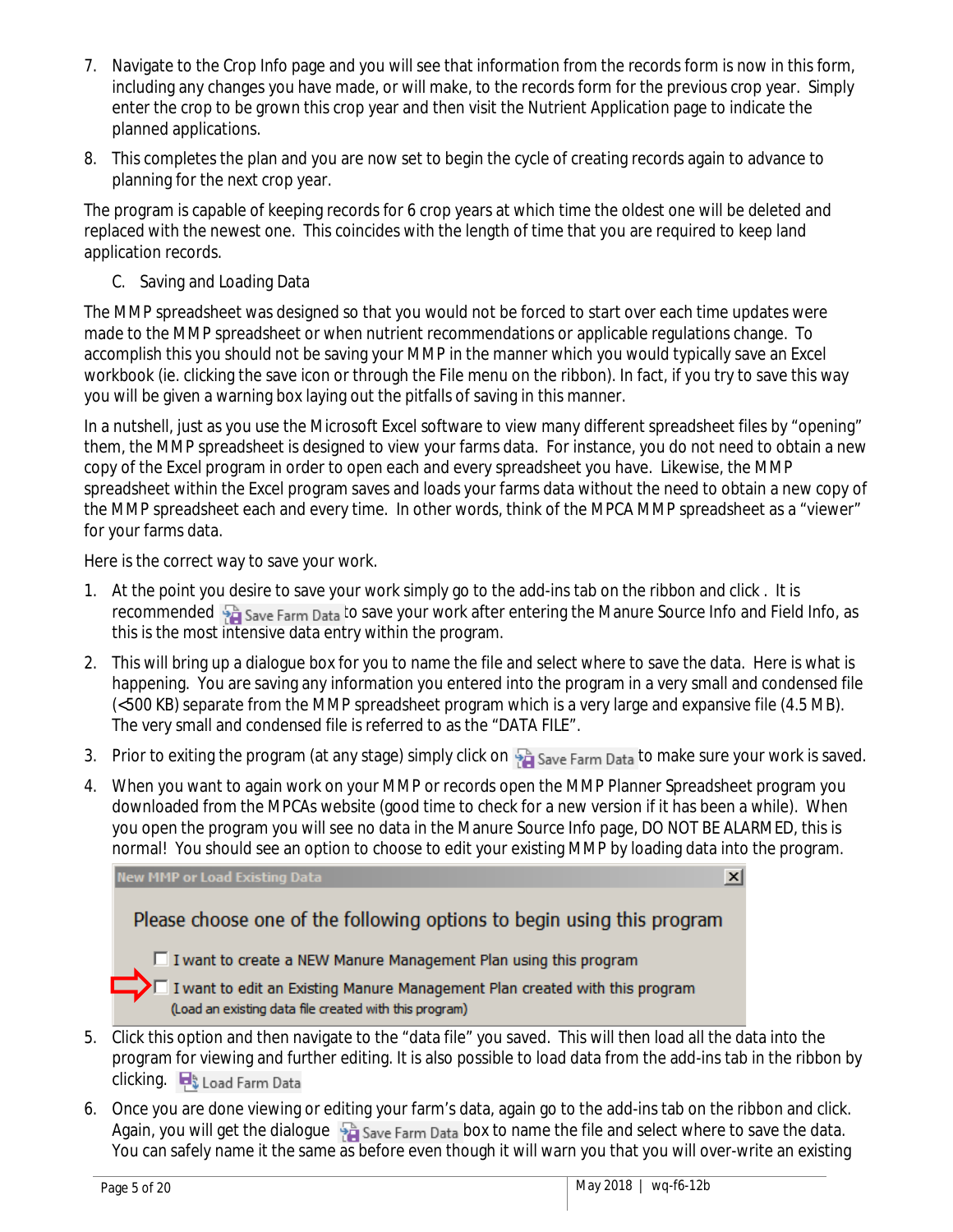file. You can go ahead and overwrite the previous file unless you want to save the recent changes separately for some reason. This cycle can be repeated any number of times.

Data files from previous versions will always be compatible with new versions of the program; however, newly created data files may not open correctly with old versions of the program.

<span id="page-5-0"></span>D. What **NOT** to do (cut, copy, paste or adding/deleting rows/columns)

The use of copy and paste creates the majority of headaches for users of this program. You will notice that you cannot grab the corner of a cell and use the typical drag down or to the right to copy the contents. The MMP spreadsheet has many instances of code that works only when you physically type something in a cell or make a selection from a drop down menu. If that does not happen certain code does not work which in turn affects other parts of the worksheet, which can result in errors or, in the worst case, a crash of the program. Prior versions of Microsoft Excel allowed these commands to be disabled, the newer version of Microsoft Excel make this much harder to accomplish without access to each and every computer using this program. So again, do not use cut and paste!

Similarly, the code and formulas that make this program work depend on certain information being located in very particular locations within the program. If you do such things as insert or delete a row/column it will **always** result in errors within the program. You will notice that you do not see the typical row and column headings on each worksheet. This is to prevent the possibility of inserting or deleting a row/column accidentally. Just leave the layout of the program alone!

The program is "protected" for your own well-being. Don't unprotect it to make changes to it. You won't like the consequences!

<span id="page-5-1"></span>E. Which cells are editable

Areas highlighted with light gray (red arrow) are automatically calculated or contain info from other parts of the program and are locked from editing. Areas highlighted with light gray diagonal line (blue arrow) are automatically calculated or contain info from other parts of the program but can be edited. Areas without highlighting (green arrow) are always editable. If a small triangle appears when you click on an editable cell (just above the green arrow), it means that there is a dropdown menu for you to choose from.



Simply click the small triangle and choose the applicable entry for the cell.

<span id="page-5-2"></span>F. Help text boxes

Should you need help understanding what type of information needs to be entered in a particular cell, you can click the small gray boxes with the blue question mark to reveal help text (yellow arrow). Additionally any orange colored text within the program is there to help guide you through the process of completing a MMP. This text will not be a part of the printed copy of the MMP.



#### <span id="page-5-3"></span>G. Program errors

Hopefully this will not happen, but, in the event the program has an issue with the data you are entering, you will see an error message pop up that looks something like this: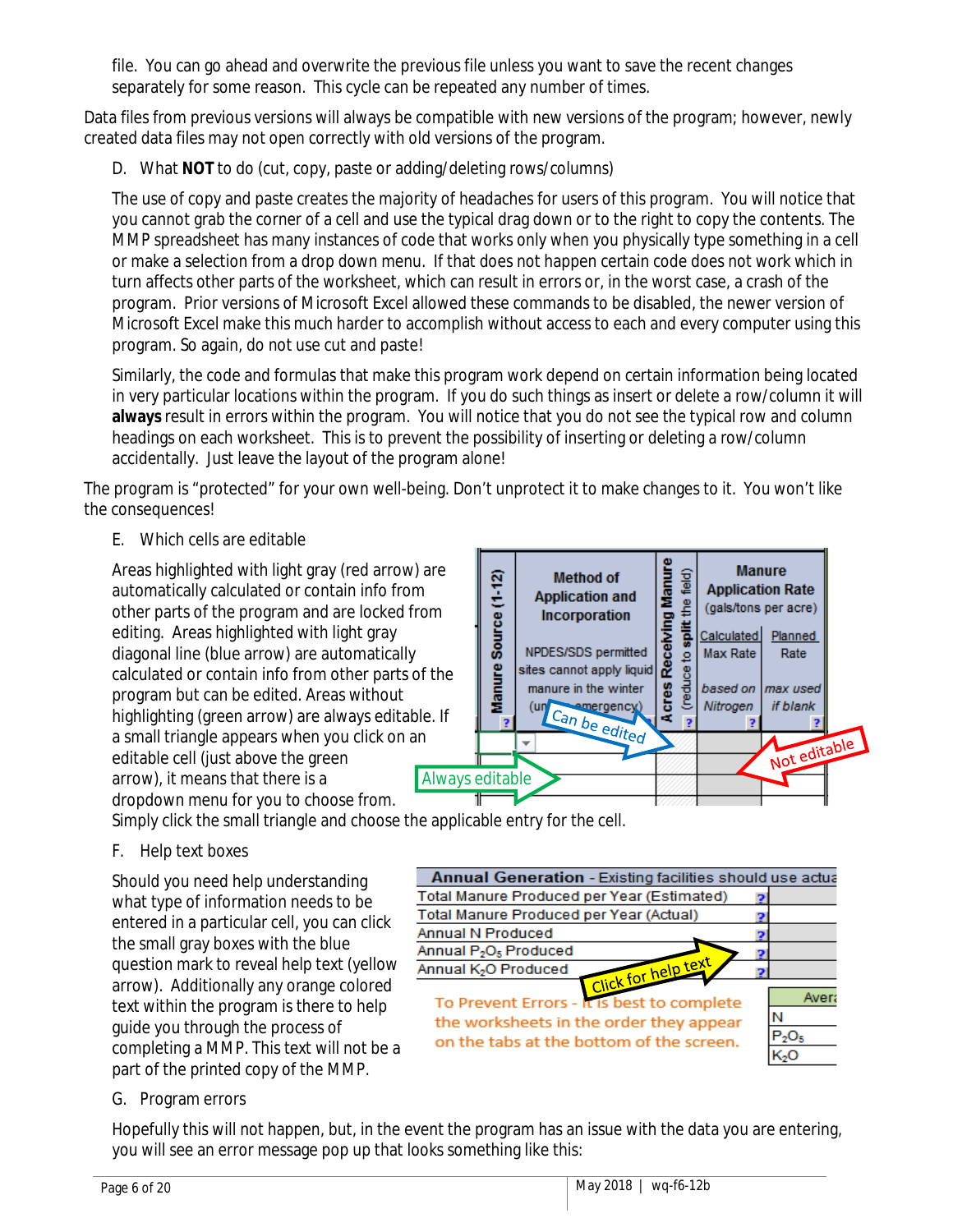| <b>Microsoft Visual Basic</b>               |
|---------------------------------------------|
| Run-time error '1004':                      |
|                                             |
| Application-defined or object-defined error |
|                                             |
|                                             |
|                                             |
|                                             |
| End<br>Debug<br>Help<br>Continue            |

At first, you should try to click on "End", which will take you back to the worksheet and the cell you were working on. If you see an issue with what you had entered, fix it and the program may be able to continue without further issue. Sometimes, however, the error message will keep appearing. If that happens first you should try to save your data, exit the program, reopen the program and reload the data. This can actually fix the issue, especially if you saw an error in the information you were entering. If this still does not work you should then click on "Debug". This will take you to a screen that probably looks totally foreign but is useful for the program developer to correct the error you are experiencing. Take a screen shot of the debug screen and email it to [george.schwint@state.mn.us](mailto:george.schwint@state.mn.us) along with the data file you are working with and a short description of what you were/are trying to do. In nearly every case, the data you had saved can be rescued with the offending data removed.

<span id="page-6-0"></span>H. Order of data entry

In general, it is best to complete the different parts of the MMP in the order that they appear on the bottom of your screen when you open the program. Obviously, you need to enter in your facility information and your land base information before you can develop a plan for your facility. The following sections are presented in the recommended order of completion.

## <span id="page-6-1"></span>**Manure Source Info page**

Complete the initial info at the top of the page and be sure to indicate if the facility will have a NPDES or SDS permit. There are special worksheets within the program that only apply to facilities with this type of permit coverage. This page is where you identify the characteristics of your manure sources. You can group similar manure sources provided the management and nutrient tests are similar. The program can handle up to 12 manure sources. Initially there are 4 manure sources displayed. The program will ask you if you need more manure sources once you start entering the animal type for manure source 4 and likewise for manure source 8.

It is best to enter all the information for one manure source before moving to the next source. In other words, work downward on this worksheet.

Up to two animal types can be entered per manure source. For example, if an earthen basin collects manure from mature dairy cows as well as heifers, you can indicate that in the Livestock Information section.

The type of manure storage must be completed as this signals to the program if the manure is liquid or solid, which also determines the type of units to use.

If you select book value in the "Basis for N, P, & K Values Below" from the drop down in that cell, the program will automatically fill in the applicable book values. Only facilities without actual manure test results should use book values.

Make sure that enter the total nitrogen, phosphate, and potassium as reported by the manure testing laboratory. Some labs will also provide you with estimated first year availability, which you should not record here as the program does this calculation for you. The graphic below shows which numbers to use in the program.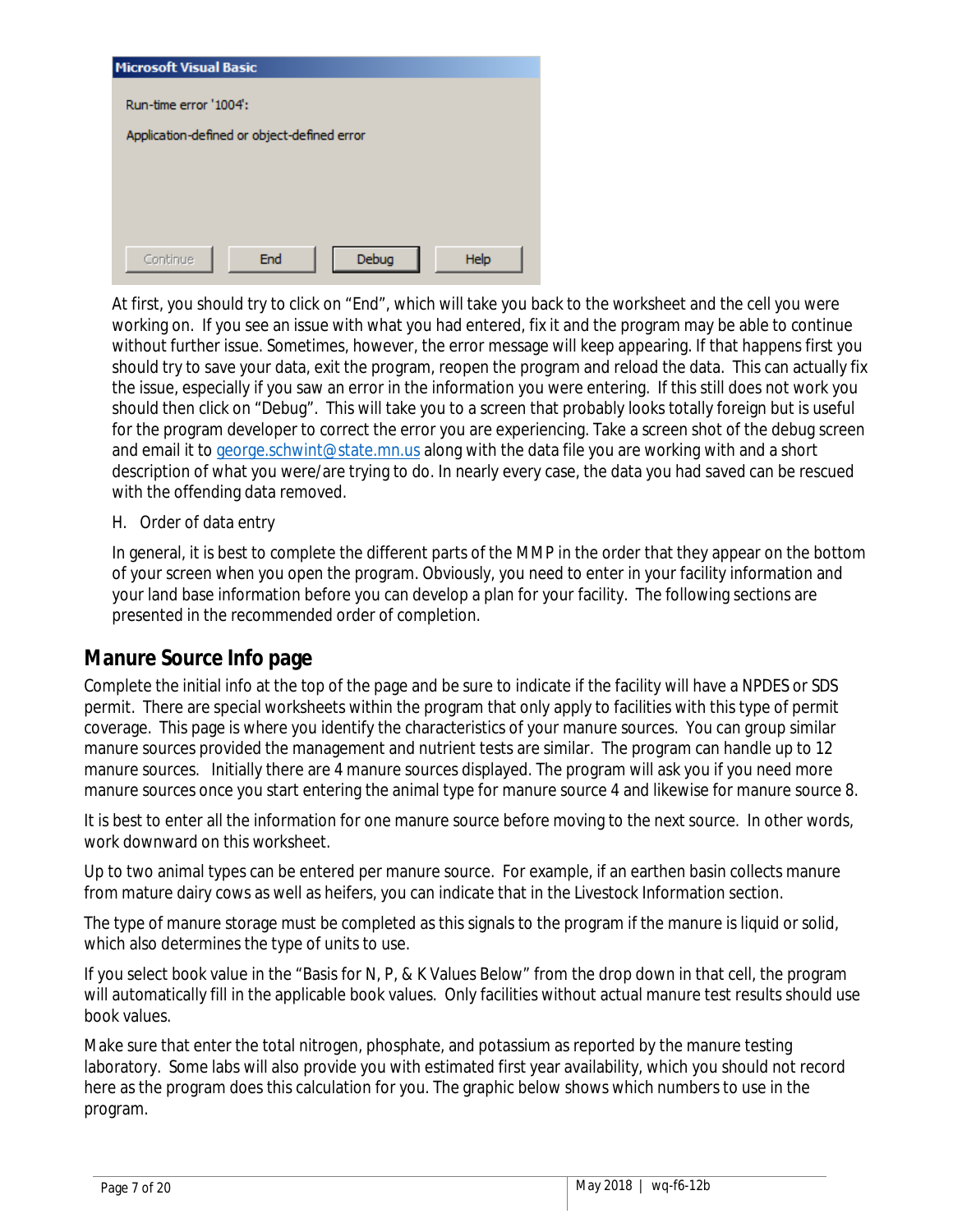| <b>Manure Nutrients</b> | Units                    | As Received                            | lbs/1000 gal                    | lbs/Ton   |
|-------------------------|--------------------------|----------------------------------------|---------------------------------|-----------|
| Moisture, %             | %                        | 92.75                                  |                                 |           |
| Dry Matter              | %                        | 7.25                                   |                                 |           |
| <b>ENIT DOED (TKN)</b>  | $\%$                     | 0.79                                   | 65.78                           | 15.78     |
| Ammonium N              | %                        | 0.74                                   | 61.65                           | 14.79     |
| Organic Nitrogen        | $\%$                     | 0.05                                   | 4.13                            | 0.99      |
| $\rightarrow$ %P205     | $\%$                     | 0.35                                   | 29.53                           | 7.09      |
| $\rightarrow$ %K20      | %                        | 0.51                                   | 42.92                           | 10.30     |
| Calcium (Ca)            | $\%$                     | 0.19                                   | 15.79                           | 3.79      |
| Magnesium (Mg)          | %                        | 0.12                                   | 9.95                            | 2.39      |
| Sodium                  | $\%$                     | 0.16                                   | 13.26                           | 3.18      |
| Sulfur (S)              | $\%$                     | 0.14                                   | 11.85                           | 2.84      |
| Copper                  | ppm                      | 50.50                                  | 0.42                            | 0.10      |
| Iron                    | ppm                      | 90.20                                  | 0.75                            | 0.18      |
| Manganese               | ppm                      | 15.50                                  | 0.13                            | 0.03      |
| Zinc                    | ppm                      | 69.20                                  | 0.58                            | 0.14      |
|                         |                          | Estimated 1st Year Available Nutrients |                                 |           |
|                         | Injected or Incorporated |                                        | Surface Applied                 |           |
|                         | as Liquid                | as Solid                               | as <i>Eiquid</i>                | as Solid  |
|                         | (lbs/1000 gal)           | (lbs/ton)                              | $\frac{1}{\sqrt{2}}$ (1000 gal) | (lbs/ton) |
| Nitrogen (TKN)          | 49                       | 12                                     | 23                              | 6         |
| %P205                   | 24                       | 6                                      | 24                              | £         |
| %K20                    | 39                       | 9                                      | 39                              | 9         |

The program will also give an estimated manure production volume that can be used if there is no actual data for the manure source. These are just estimates, primarily from Midwest Plan Service, so actual production can vary based on the specifics of the operation. If you input an actual value, the program will use your actual value rather than the estimated value.

If you forget to fill in a critical piece of information, as soon as you leave the Manure source info page the program will require you to enter the missing information.

# <span id="page-7-0"></span>**Field Info page**

This is where you input your land base available for land application of manure. It is recommended that you list your entire land base even though it may not get manure in the current crop year. This way it is available in following years without having to revisit this page and add it. The program can handle up to 100 fields. As you enter a field ID in the last row the program will display more rows for entry of more fields. If you have more than 100 fields you can either group those that have the same management, crop rotations, and similar soil tests or start another data file with the rest of the fields.

Each field must have a unique ID. There is no required information in the field ID, just that it is unique and matches the aerial photograph/map that must be included with a complete MMP.

Indicate the types of sensitive features contained within or near the field by double-clicking to insert check marks.

For any facility or 300 or more animal units you must test for soil phosphorus at least every four years. For convenience outdated soils tests within existing data sets are highlighted in red text. Use a filed average when a gridded soil sampling program is employed.

If the field is irrigated with groundwater, indicate "Yes" in the irrigation column.

Indicate the anticipated manure application timing. This is used to determine if winter application restrictions are applicable to the fields. In the event they are, you need to complete the information in the winter application columns. Use the shortest distance to water features and the largest field slope where manure is applied.

You can double click the word clear at the end of a row to remove all entries from that particular row. This is particularly useful when a field becomes no longer part of your land base (ie. no longer renting that field). This is the best way to remove the field from your plan.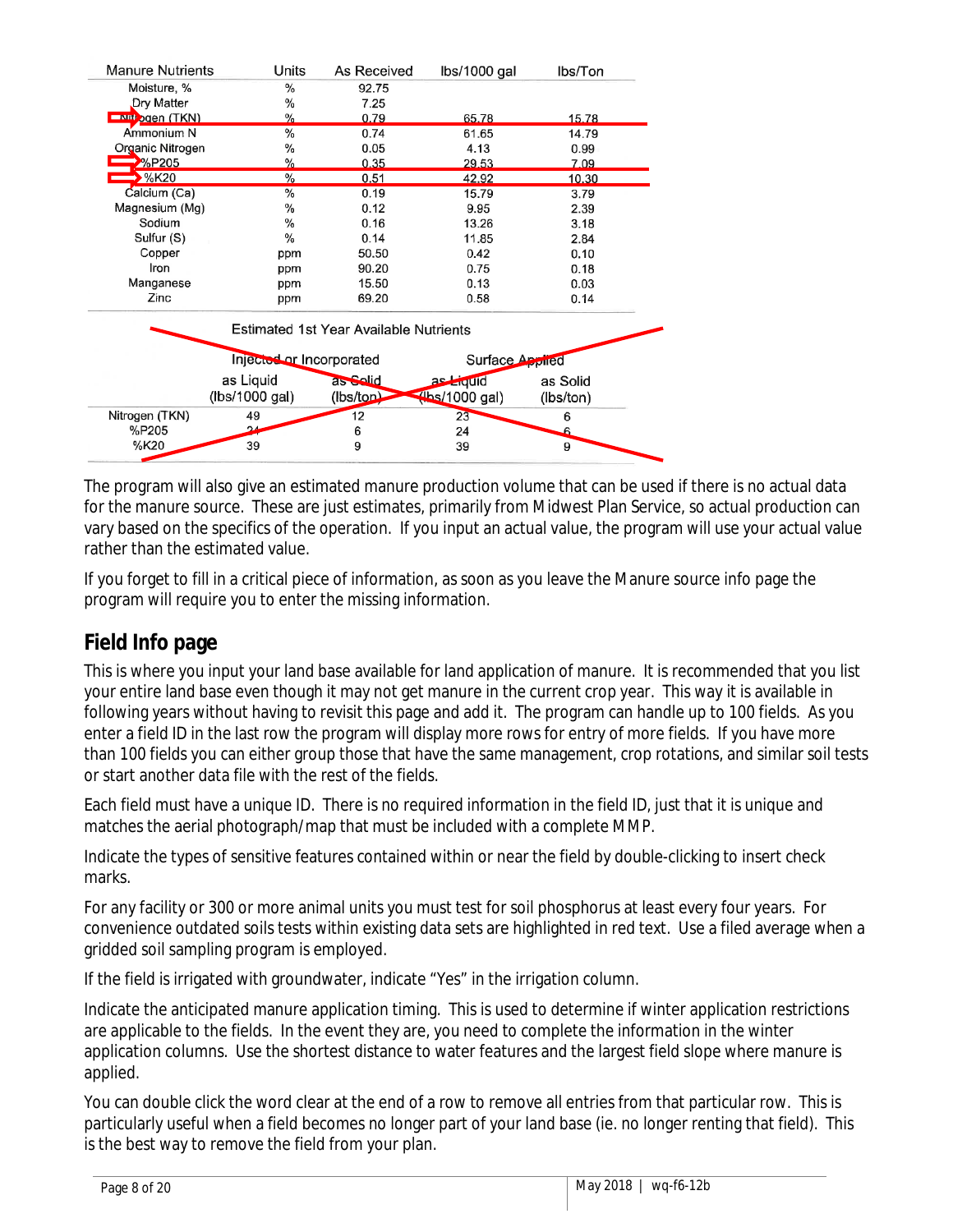The entries you make on this form are used to populate other cells on upcoming worksheets. It is recommended that you save after completing this page.

## <span id="page-8-0"></span>**Methodology - Field Info page** (only visible if the facility has a NPDES or SDS permit)

If you do not have a NPDES or SDS permit you will not see this page and you can move on to the next section of this guide. If it is visible, it must be completed.

This page is very important to complete thoroughly if you want to avoid delays in making changes to your MMP. Nearly every change to this page will require you to apply for a permit modification to authorize the change. This includes a 30 day public comment period. So you would be looking at waiting at least 30 days before making any change to this page of your MMP. This includes when you need to add a field to your MMP.

This page is pre-populated with the list of fields from the Field Info worksheet. There is an area at the bottom of this worksheet to add fields to this page but it is advised that you add them to the Field Info worksheet instead.

To complete this page simply double click the type of crops that could potentially be grown on the fields. Keep in mind that a change to the crops would take at least 30 days to authorize so make to indicate any possibility.

Similarly double click to insert checkmarks for manure application timing and method of application, again indicating all anticipated options. If you indicate winter as a potential application timing, you will need to indicate the results of the Minnesota Phosphorus Index and attach the output from that model. The Phosphorus Index can be found here: [https://www.swac.umn.edu/extension-outreach/phosphorusloss.](https://www.swac.umn.edu/extension-outreach/phosphorusloss)

If you have any amount of liquid manure at your facility, you must identify a potential field that could be used for emergency application during the winter. This must be done even if you do not regularly plan to apply manure in the winter. You must have at least one field identified before you can advance from this worksheet.

You can double click the word clear at the end of a row to remove all entries from that particular row. Everything in that row will be removed except the Field ID as that is carried forward the Field Info worksheet. Most likely not all that useful but available nonetheless.

## <span id="page-8-1"></span>**Methodology - Nutrients page** (only visible if the facility has a NPDES or SDS permit)

If you do not have a NPDES or SDS permit you will not see this page and you can move on to the next section of this guide. If it is visible, it must be completed.

There is no data entry required for this part of the MMP for a NPDES or SDS permitted site. Although there is no data entry, it is a required part of the MMP and must be followed by the facility. This page outlines the methods used by the program to calculate nutrient recommendations and manage phosphorus levels, which obviously you are going to use since you are using the spreadsheet. This page also recites the land application restrictions contained within the NPDES or SDS permit, which you are also required to follow. In summary, this page simply puts into words what the spreadsheet program is doing for you and what you are required to do via your permit.

# <span id="page-8-2"></span>**Sensitive Features (required)**

There is no data entry required for this part of a MMP. Although there is no data entry, it is a required part of the MMP and must be followed by the facility. This page outlines the approved management techniques available for the various sensitive features listed. You can chose any of those that are listed. For instance on one field you could employ Option A for one tile intake and Option C for a different tile intake. Alternatives to those listed can be approved on a case-by-case basis with the MPCA.

## <span id="page-8-3"></span>**Sensitive Features (optional)**

There is no data entry required for this part of a MMP. Although there is no data entry, it is a required part of the MMP. This page outlines management techniques available for the various sensitive features listed. You can chose any of those that are listed or list your own. Even though no specific practices are required, Minnesota Rules do require management techniques be listed in the MMP and utilized to provide protection for these sensitive features.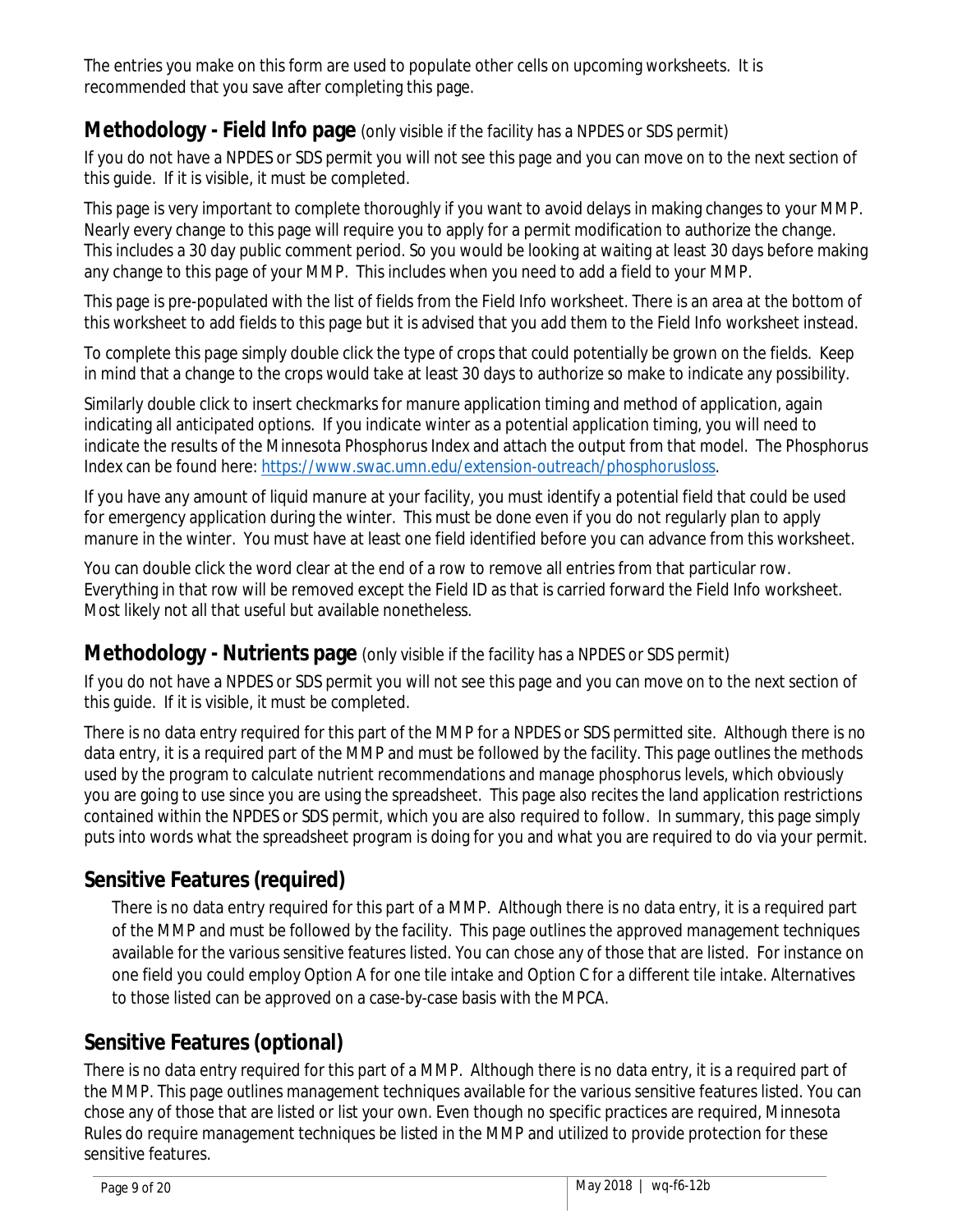## <span id="page-9-0"></span>**Winter Application** (only visible if the facility has a NPDES or SDS permit)

If you do not have a NPDES or SDS permit, you will not see this page and you can move on to the next section of this guide. If it is visible, it must be completed. There is limited data entry required on this page. If the words "NOT APPLICABLE TO THIS OPERATION" appear in a section, then you do not need to complete this section as you either do not have liquid manure or do not plan to apply solid manure in the winter. If you plan to apply or potentially plan to apply solid manure in the winter, this page summarizes the restrictions applicable to such applications. You must comply with these restrictions. Additionally, you must indicate why winter application of solid manure is necessary. There is space for five reasons.

If you have liquid manure at your facility, you are required to comply with this page. Even though winter application of liquid manure is prohibited, this page handles emergency situations when land application of liquid manure in the winter may be needed. This page summarizes the restrictions that are applicable as well as the need to call the Duty Officer and the MPCA with 24 hours of the emergency application. You need to indicate, via check mark, which management techniques will be used to prevent or minimize the need to land apply in the winter time. Land application of liquid manure in the winter should only be done as a last resort.

#### <span id="page-9-1"></span>**High Soil P Mgmt** (only visible if the facility does not have a NPDES or SDS permit)

If you have a NPDES or SDS permit, you will not see this page and you can move on to the next section of this guide. For NPDES and SDS permits, the same information within this worksheet is contained in the Methodology – Nutrients page. If it is visible, it must be completed.

There is no data entry required for this part of a MMP. Although there is no data entry, it is a required part of the MMP and must be followed by the facility. This page outlines the approved management techniques available for management of phosphorus on fields that receive manure applications. You can choose either option A or B for each of the levels indicated. Again, even though no data entry is required, you are required to comply with this page.

## <span id="page-9-2"></span>**6 Yr P Management**

You must complete this worksheet when you have soil test phosphorus levels above 21 Bray or 16 Olsen. When soil test are above these levels, it is very likely that you must manage soil phosphorus so as to avoid building soil P levels over a 6 year period. If it is visible, it must be completed.

If you do not plan to apply manure within 300 feet of waters then you can check the box at the very top of the page and then continue on with your MMP without completing the rest of this page. However, this option is not available when your soil test results are over 150 Bray or 120 Olsen. At these soil test levels you must manage your soil test P over a six year period even if no water features are nearby.

This worksheet does not require a field-by-field plan for managing soil phosphorus buildup but rather identification of different crop scenarios that you could employ on those fields to manage the phosphorus levels effectively. Obviously, for each scenario you need to identify the crops and P applications within the six-year period. You start by selecting a crop for year 1 from the drop down and identifying a yield goal. Then you identify the manure application planned by picking a manure source number from the drop down list and the rate which you anticipate applying manure. As you click on the cell to pick a manure source, a popup window will appear to remind you which source corresponds to which number (1-12).

As you click on the cell to enter a manure application rate, an additional form (see below) will appear where you should enter the application rate you plan to use.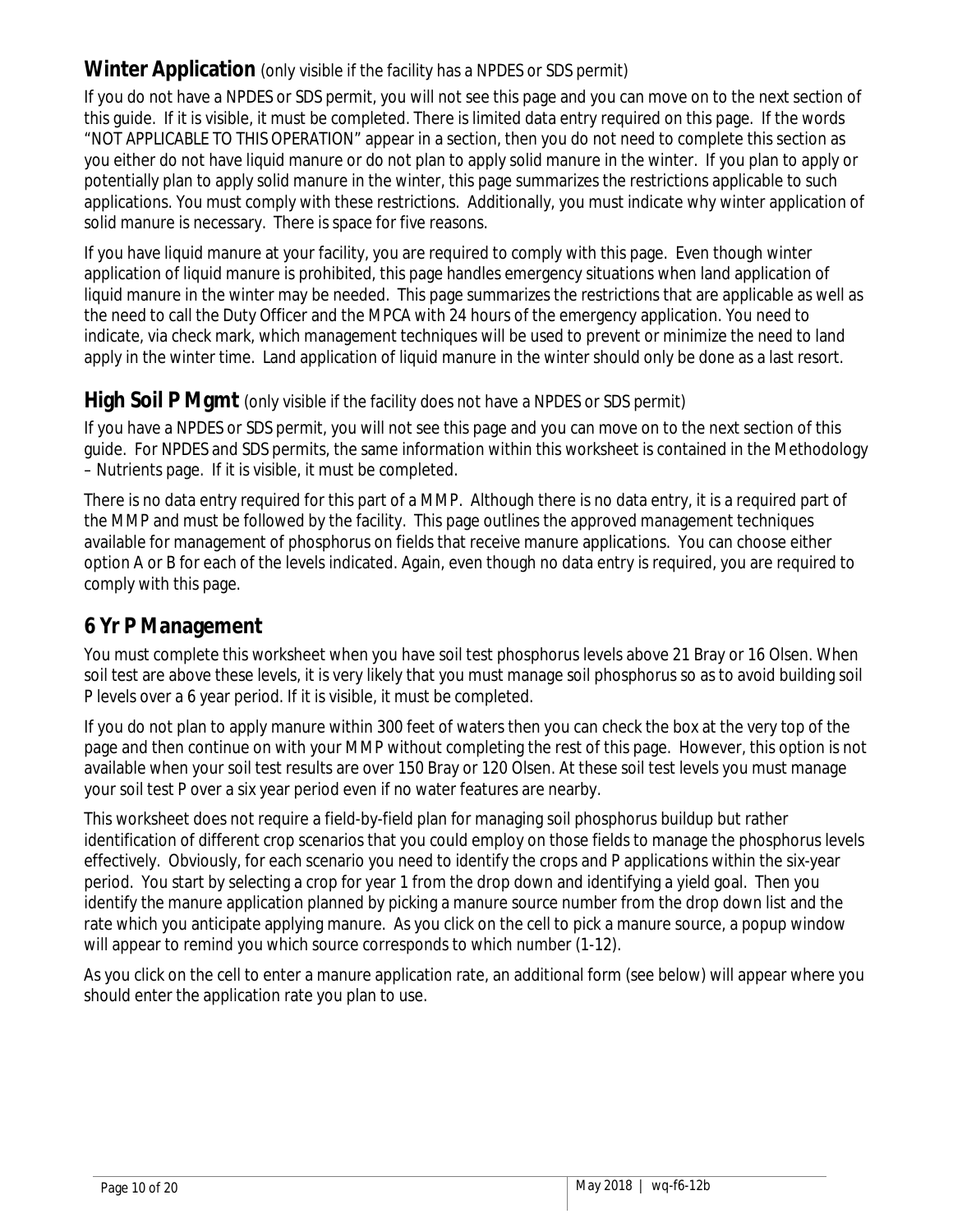|                                                | <b>Scenario 1</b>  | $\vert x \vert$<br><b>Manure Application</b>                         |  |  |  |  |  |  |  |
|------------------------------------------------|--------------------|----------------------------------------------------------------------|--|--|--|--|--|--|--|
| Crop (Year 1)                                  | Corn Silage        |                                                                      |  |  |  |  |  |  |  |
| Yield                                          | $27$ ton           | Indicate the application rate and click "Insert Rate into Worksheet" |  |  |  |  |  |  |  |
| <b>Manure Application</b>                      |                    | <b>Appplication Rate:</b><br>gals<br>Source: 1                       |  |  |  |  |  |  |  |
| Source (1-12) & Rate                           | Igals              |                                                                      |  |  |  |  |  |  |  |
| 2 <sup>nd</sup> Manure Application             |                    | The Nitrogen and Phosphorus info below is for your information only. |  |  |  |  |  |  |  |
| Fertilizer P (total)                           | $0$ lbs            | It has no affect on the worksheet or its calculations.               |  |  |  |  |  |  |  |
| Crop (Year 2)                                  | <b>Corn Silage</b> | <b>NITROGEN</b><br><b>PHOSPHORUS</b>                                 |  |  |  |  |  |  |  |
| Yield                                          | $27$ ton           | <b>Select Appplication Method:</b><br><b>lbs</b><br>Available P2O5:  |  |  |  |  |  |  |  |
| <b>Manure Application</b>                      |                    |                                                                      |  |  |  |  |  |  |  |
| Source (1-12) & Rate                           |                    | <b>lbs</b><br>P2O5 Removed:                                          |  |  |  |  |  |  |  |
| 2 <sup>nd</sup> Manure Application             |                    | Available N:<br>lbs.                                                 |  |  |  |  |  |  |  |
| Fertilizer P (total)                           | $0$ lbs            |                                                                      |  |  |  |  |  |  |  |
| Crop (Year 3)                                  | <b>Corn Silage</b> | <b>Insert Rate into Worksheet</b>                                    |  |  |  |  |  |  |  |
| Yield<br>$\overline{a}$<br><b>The Contract</b> | $27$ ton           |                                                                      |  |  |  |  |  |  |  |

Once you start entering an application rate, this form will display the P2O5 available from the manure application and the P2O5 removed by the crop. It will also display the N available should you enter an application method. This additional form has no effect on any other part of the program; it is simply to help guide you in selecting a manure application rate should you not have a good idea as to what rate to use.

On the main worksheet, there is a spot for a second manure application to this crop in the event you apply two sources of manure to the same crop. Then you need to input the commercial fertilizer you plan to apply to this crop (including starter). When you click on this cell, you will be presented with a handy window (see below) to assist with fertilizer entry.

| <b>Fertilizer Applications</b>                                                                                                      | $\vert x \vert$                                                                                    |
|-------------------------------------------------------------------------------------------------------------------------------------|----------------------------------------------------------------------------------------------------|
| Complete the following for your commercial fertilizer applications for this crop in the rotation.                                   |                                                                                                    |
| <b>Starter</b><br>Select Product Below:                                                                                             | Supplemental #1<br><b>Select Product Below:</b>                                                    |
| <b>UAN (28% N)</b><br>UAN (32% N)<br>Liquid 10-34-0<br>Liquid 9-18-9<br><b>Liquid 7-21-7</b><br>Liquid Amm. Thiosulfate (12-0-0-26) | Rate of Product Application:<br>Nutrients Available in Ib/acre<br>P <sub>205</sub> :<br>K20:<br>N: |
| Urea (46% N)<br>Anhydrous Ammonia (82% N)<br>to renfove ans application                                                             | Click to remove this application                                                                   |

Click on the dropdown list to select the common type of fertilizer (or use "Custom" for special blends) and then input the rate of application. The program will automatically calculate the P2O5 available from the fertilizer. There is space for identification of starter fertilizer and up to three supplemental fertilizer applications. Clicking continue at the bottom of the window will place the appropriate value into the worksheet.

Then you continue to enter the crop in Year 2 along with the nutrient applications for that crop in the same manner as Year 1. You continue this process for each following year until you get to the point at which you start repeating the rotation from Year 1. Once your rotation starts repeating, you can simply select "Repeat from Year 1" in the crop selection drop down and the program will automatically fill in the remaining years for that crop scenario starting from Year 1. An example is provided on the next page.

In the example shown below, crop scenario 1 is a Corn - Soybean rotation with manure and starter fertilizer applied to the corn crop. The left most image below shows how to enter the information for the first two crop years. Then for the third year, you select "Repeat from Year 1" for the crop in Crop (Year 3). The program with then automatically complete the rotation for years 3-6, as shown on the right most image below.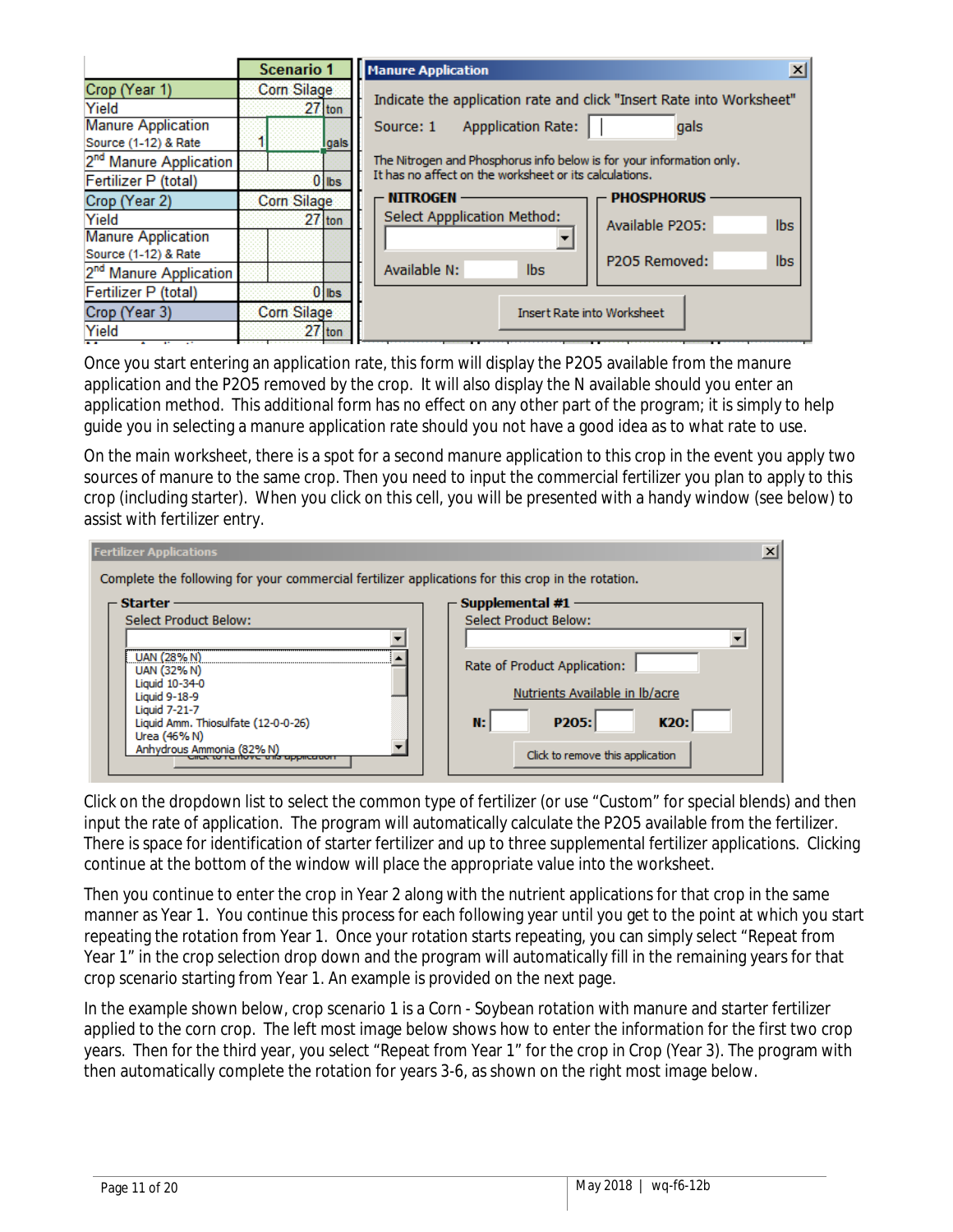|                                    |                     | <b>Scenario 1</b>                           |     |
|------------------------------------|---------------------|---------------------------------------------|-----|
| Crop (Year 1)                      |                     | Corn                                        |     |
| Yield                              |                     | $200$ bu                                    |     |
| <b>Manure Application</b>          |                     |                                             |     |
| Source (1-12) & Rate               |                     | 3000 gals                                   |     |
| 2 <sup>nd</sup> Manure Application |                     |                                             |     |
| Fertilizer P (total)               |                     | 19.8 lbs                                    |     |
| Crop (Year 2)                      |                     | Soybeans                                    |     |
| Yield                              |                     | $50$ bu                                     |     |
| <b>Manure Application</b>          |                     |                                             |     |
| Source (1-12) & Rate               |                     |                                             |     |
| 2 <sup>nd</sup> Manure Application |                     |                                             |     |
| Fertilizer P (total)               |                     |                                             | Ibs |
| Crop (Year 3)                      |                     |                                             |     |
| Yield                              |                     | Repeat from Year 1                          |     |
| <b>Manure Application</b>          | Corn                |                                             |     |
| Source (1-12) & Rate               | Soybeans<br>Alfalfa |                                             |     |
| 2 <sup>nd</sup> Manure Application |                     | <b>Alsike Clover</b>                        |     |
| Fertilizer P (total)               | Barley              |                                             |     |
| Crop (Year 4)                      |                     | Barley w/ Straw<br><b>Birdsfoot Trefoil</b> |     |
| Yield                              |                     |                                             |     |
| <b>Manure Application</b>          |                     |                                             |     |
| Source (1-12) & Rate               |                     |                                             |     |
| 2 <sup>nd</sup> Manure Application |                     |                                             |     |
| Fertilizer P (total)               |                     |                                             |     |
| Crop (Year 5)                      |                     |                                             |     |
| Yield                              |                     |                                             |     |
| <b>Manure Application</b>          |                     |                                             |     |
| Source (1-12) & Rate               |                     |                                             |     |
| 2 <sup>nd</sup> Manure Application |                     |                                             |     |
| Fertilizer P (total)               |                     |                                             |     |
| Crop (Year 6)                      |                     |                                             |     |
| Yield                              |                     |                                             |     |
| <b>Manure Application</b>          |                     |                                             |     |
| Source (1-12) & Rate               |                     |                                             |     |
| 2 <sup>nd</sup> Manure Application |                     |                                             |     |
| Fertilizer P (total)               |                     |                                             |     |

|                                                   | <b>Scenario 1</b>                                                     |           |            |  |
|---------------------------------------------------|-----------------------------------------------------------------------|-----------|------------|--|
| Crop (Year 1)                                     | Corn<br>$200$ bu<br>1<br>3000 gals<br>19.8 lbs<br>Soybeans<br>$50$ bu |           |            |  |
| Yield                                             |                                                                       |           |            |  |
| <b>Manure Application</b>                         |                                                                       |           |            |  |
| Source (1-12) & Rate                              |                                                                       |           |            |  |
| 2 <sup>nd</sup> Manure Application                |                                                                       |           |            |  |
| Fertilizer P (total)                              |                                                                       |           |            |  |
| Crop (Year 2)                                     |                                                                       |           |            |  |
| Yield                                             |                                                                       |           |            |  |
| <b>Manure Application</b>                         |                                                                       |           |            |  |
| Source (1-12) & Rate                              |                                                                       |           |            |  |
| 2 <sup>nd</sup> Manure Application                |                                                                       |           |            |  |
| Fertilizer P (total)                              |                                                                       |           | <b>lbs</b> |  |
| Crop (Year 3)                                     |                                                                       | Corn      | $200$ bu   |  |
| Yield                                             |                                                                       |           |            |  |
| $M_{\rm{max}}$<br><b>Application</b>              |                                                                       |           |            |  |
| & Rate                                            | 1                                                                     | 3000 gals |            |  |
| 2 <sup>nd</sup> I <sub>ndi</sub> nure Application |                                                                       |           |            |  |
| Fertilizer P (total)                              |                                                                       | 19.8 lbs  |            |  |
| Crop (Year 4)                                     |                                                                       | Soybeans  |            |  |
| Yield                                             |                                                                       | $50$ bu   |            |  |
| <b>Manure Application</b>                         |                                                                       |           |            |  |
| Source (1-12) & Rate                              |                                                                       |           |            |  |
| 2 <sup>nd</sup> Manure Application                |                                                                       |           |            |  |
| Fertilizer P (total)                              |                                                                       |           | lbs        |  |
| Crop (Year 5)                                     |                                                                       | Corn      |            |  |
| Yield                                             |                                                                       | $200$ bu  |            |  |
| <b>Manure Application</b>                         |                                                                       |           |            |  |
| Source (1-12) & Rate                              | 1                                                                     | 3000 gals |            |  |
| 2 <sup>nd</sup> Manure Application                |                                                                       |           |            |  |
| Fertilizer P (total)                              |                                                                       | 19.8 lbs  |            |  |
| Crop (Year 6)                                     |                                                                       | Soybeans  |            |  |
| Yield                                             |                                                                       | $50$ bu   |            |  |
| <b>Manure Application</b>                         |                                                                       |           |            |  |
| Source (1-12) & Rate                              |                                                                       |           |            |  |
| 2 <sup>nd</sup> Manure Application                |                                                                       |           |            |  |
| Fertilizer P (total)                              |                                                                       |           | <b>lbs</b> |  |

At the bottom of the worksheet, the program displays the P applied and removed over 6 years. If more P is applied than removed, the program tells you to modify the rotation. To the right are the results of the example crop scenario. As you can see, this scenario will build soil P so it must be modified.

## Results

| P Applied over 6 Yrs                      | 377.4 lbs |  |
|-------------------------------------------|-----------|--|
| P Removed over 6 Yrs                      | 333 lbs   |  |
| Will Rotation Build Soil Yes - Modify the |           |  |
| Phosphorus Levels?                        | Rotation  |  |

In the example situation, a change to the type of starter

fertilizer to remove P2O5 from the blend resulted in a nutrient application plan that would not build soil phosphorus for the corn – soybean rotation over the six-year period. In some situations, a manure application may need to be removed in order to prevent soil P buildup. You can input eight different scenarios of crops and nutrient applications to identify multiple options for management of high soil phosphorus. The program will not let you move on until you identify at least one scenario that will not build soil P over 6 years.

## <span id="page-11-0"></span>**Irrigated Fields**

This page is required for any irrigated field to account for nitrogen credits from nitrates within the irrigation water. If it is visible, it must be completed. The worksheet is divided into two parts, the left side is required and the right side is optional.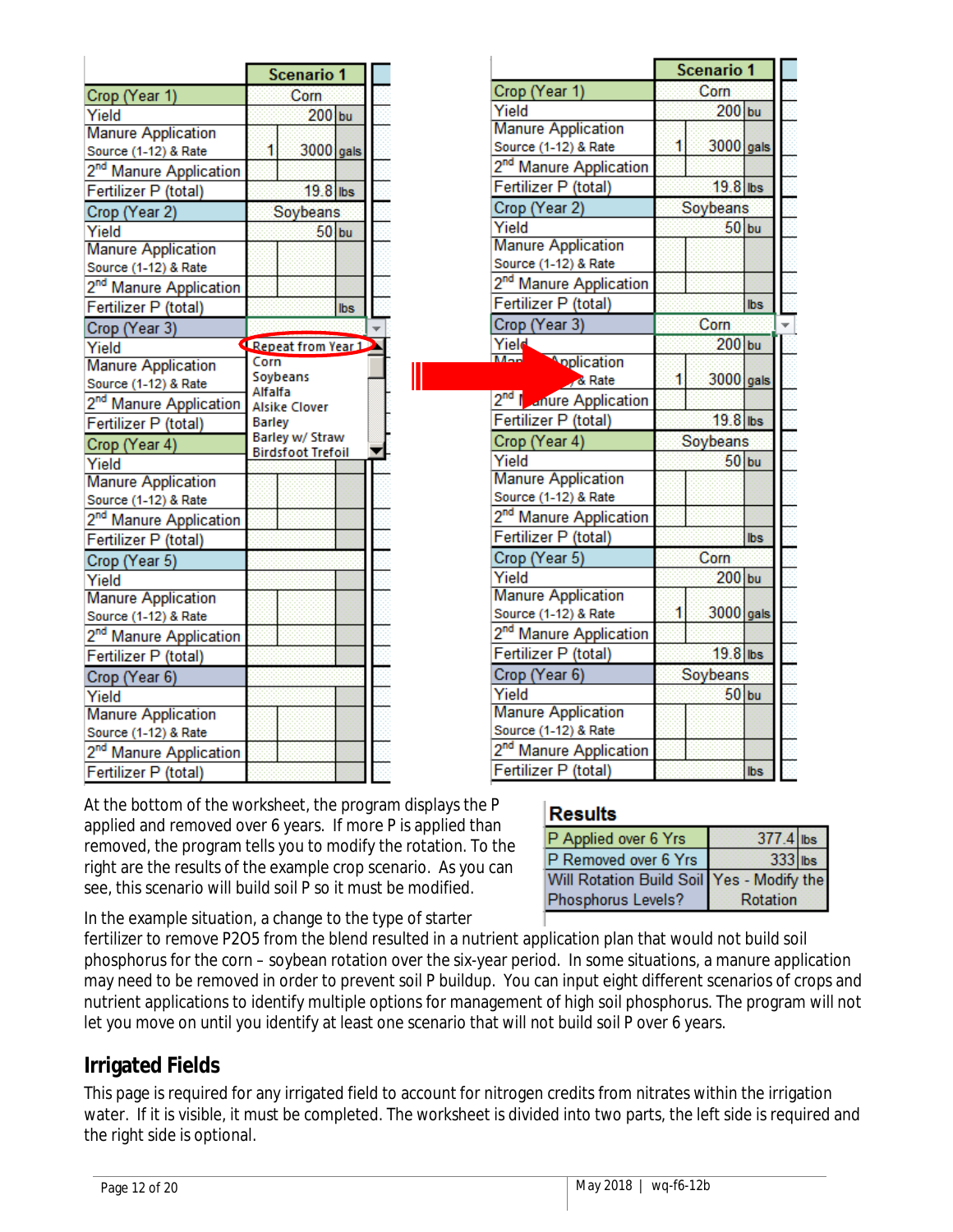To complete the right side of the worksheet, simply enter the results of the most recent irrigation water test results and the amount of water typically applied. If you do not have a nitrate test result, leave this cell blank and the program will assume a default value of 15 ppm. Likewise, if you do not know the typical depth of water applied, leave this cell blank and the program will assume a default value of 7 acre-inches. Using the default values, a credit of 24 lbs of N per acre is utilized.

The optional side of the worksheet allows you to use the University of Minnesota recommendations for corn crops grown on irrigated sandy soils, which are different than the standard recommendations. In order to verify the field is indeed eligible to utilize the alternative recommendations, you need to select the predominate soil type of the field as well as the timing of manure application. You will notice that only soil types that end with the word "sand" are listed, as these are the only soil types that are eligible to use the alternative recommendations. You will also see that fertilizer application timing is limited to application at planting or during the growing season. The applicable alternative nitrogen recommendation, without accounting for any applicable nitrogen credits, is displayed in the far right column on the page.

When completing the next two worksheets there are a couple of features on these worksheets that tie directly to the irrigated fields page. You must inform the program on the Crop Info page that you want to use the alternative recommendations. On the Nutrient Application page, you will be limited to no more than 180 lbs of nitrogen from manure application meaning that the remainder of the nitrogen must come from commercial sources.

In summary, using the alternative nitrogen recommendation includes complying with the following:

- Only utilized on fields with the predominate soil type that ends with the word "sand"
- Commercial fertilizer application only allowed at planting or during the growing season
- No more than 180 lbs of plant available nitrogen comes from manure application
- For NPDES or SDS permitted sites, fall manure app is delayed until soil temps are  $<$  50°F

## <span id="page-12-0"></span>**Crop Info**

This page is a critical component of any MMP. This is where you will identify the crops grown and the program will calculate for you the appropriate nitrogen recommendation after taking into account any applicable credits. At the top of this page is the crop year, for which you are planning. This is taken from the entry you made when starting to develop your MMP or is taken from the data file you loaded. This cannot be changed at this point. If you made a mistake on the crop year, email your data file t[o george.schwint@state.mn.us](mailto:george.schwint@state.mn.us) along with the change you desire to the crop year. If you are working with a data file you can advance the crop year by creating records, this is covered in more detail elsewhere in this document.

If you are working with existing data that contains records of previous crops and manure applications, much of this worksheet will be completed for you, as the program will automatically pull forward any applicable data from previous year's records. When data is pulled forward, the cell has a light gray background to let you know that you should not change it. If you see a mistake, you should **NOT** make changes on this worksheet; rather make any changes required to the previous year's records form within the planner. Changes to the records forms will be reflected on this worksheet once you return to it from the applicable records form. Much of the explanation that follows focuses on those that do not have records within the program.

You will notice a little note alerting you to a potential time saving measure by clicking on the button "Use Rotation Builder".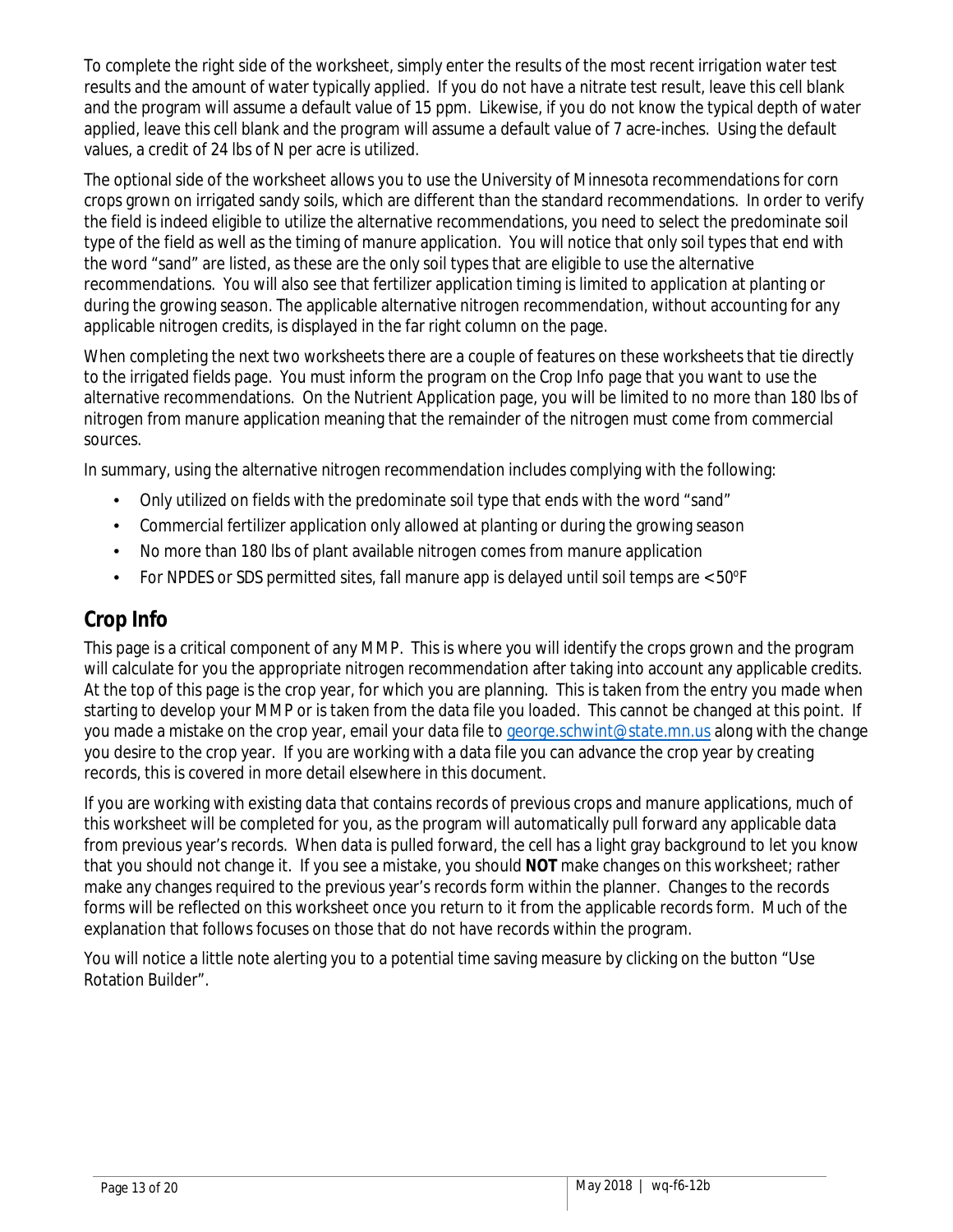| to August 31, 2019<br>Cropping Year: September 1, 2018 |                                                                                                      |                                                                          |                                                                             |                                               |                                                        |  |  |  |  |
|--------------------------------------------------------|------------------------------------------------------------------------------------------------------|--------------------------------------------------------------------------|-----------------------------------------------------------------------------|-----------------------------------------------|--------------------------------------------------------|--|--|--|--|
| <b>Field Information</b>                               |                                                                                                      | Use Rotation Builder<br><b>Crop Information</b>                          |                                                                             |                                               |                                                        |  |  |  |  |
| <b>Field ID</b>                                        | <b>Crop Grown to</b><br><b>Utilize the</b><br><b>Nutrients</b><br><b>Applied</b><br><b>2019 Crop</b> | <b>Expected</b><br>Yield<br>(per acre)<br>crop<br>receiving<br>nutrients | <b>Crop Most</b><br><b>Recently</b><br><b>Harvested</b><br><b>2018 Crop</b> | <b>Crop Grown</b><br>2 Years Ago<br>2017 Crop | (N <sub>1</sub> )<br>Test<br>ē<br><b>danure</b><br>is. |  |  |  |  |
|                                                        |                                                                                                      | Þ                                                                        |                                                                             |                                               |                                                        |  |  |  |  |
| Example                                                | Corn                                                                                                 | $180$ bu                                                                 | Corn                                                                        | Alfalfa                                       | 25                                                     |  |  |  |  |
| Baxter 6 NE                                            |                                                                                                      | ▼                                                                        |                                                                             |                                               |                                                        |  |  |  |  |
| Baxter 6 W 1/2                                         |                                                                                                      | <b>Potential Time Saver</b>                                              |                                                                             |                                               |                                                        |  |  |  |  |
| Maxwell 12 NE                                          |                                                                                                      | You can save time                                                        |                                                                             |                                               |                                                        |  |  |  |  |
| Hamlin 11 SW                                           |                                                                                                      | entering the crop info if                                                |                                                                             |                                               |                                                        |  |  |  |  |
| Riverside 2 SW 1/4                                     | button above.                                                                                        | you click the "Use<br><b>Rotation Builder"</b>                           |                                                                             |                                               |                                                        |  |  |  |  |

The rotation builder saves time by indicating a common crop rotation (eg. corn following soybeans) and then picking which fields employ this rotation. This is most useful when you are just starting to develop a MMP and do not have any crop history stored within records in the program.

Here is what the rotation builder looks like:

#### **Crop Rotation Entry**

To shorten the data entry process you can use this form to identify common crop

Step 1: Enter a Crop Rotation Below

| <b>Crop Information</b>                                                                                             |                                |    |                                                         |                                        |  |  |  |
|---------------------------------------------------------------------------------------------------------------------|--------------------------------|----|---------------------------------------------------------|----------------------------------------|--|--|--|
| <b>Crop Grown to</b><br><b>Expected</b><br>Utilize the<br>Yield<br><b>Nutrients</b><br>(per acre)<br><b>Applied</b> |                                |    | <b>Crop Most</b><br><b>Recently</b><br><b>Harvested</b> | <b>Crop Grown</b><br>2 Years Ago       |  |  |  |
| <b>2019 Crop</b>                                                                                                    | crop<br>receiving<br>nutrients |    | <b>2018 Crop</b>                                        | <b>2017 Crop</b>                       |  |  |  |
| Corn                                                                                                                | 200                            | bu | Soybeans                                                | Corn                                   |  |  |  |
| ■ Baxter 6 NE<br>Hamlin 11 SW                                                                                       |                                |    | Step 2: Indicate ALL Fields With this Crop Rotation     | Baxter 6 W 1/2<br>■ Riverside 2 SW 1/4 |  |  |  |

As you can see in this example, a corn soybean rotation is used for 3 of the 4 fields displayed. You would then click continue at the bottom of the window or click save and enter another rotation if you have another common rotation to enter. This data will then be automatically entered into the program instead of you having to enter it for each field. You can do this any many times as you need to in order to make data entry easier.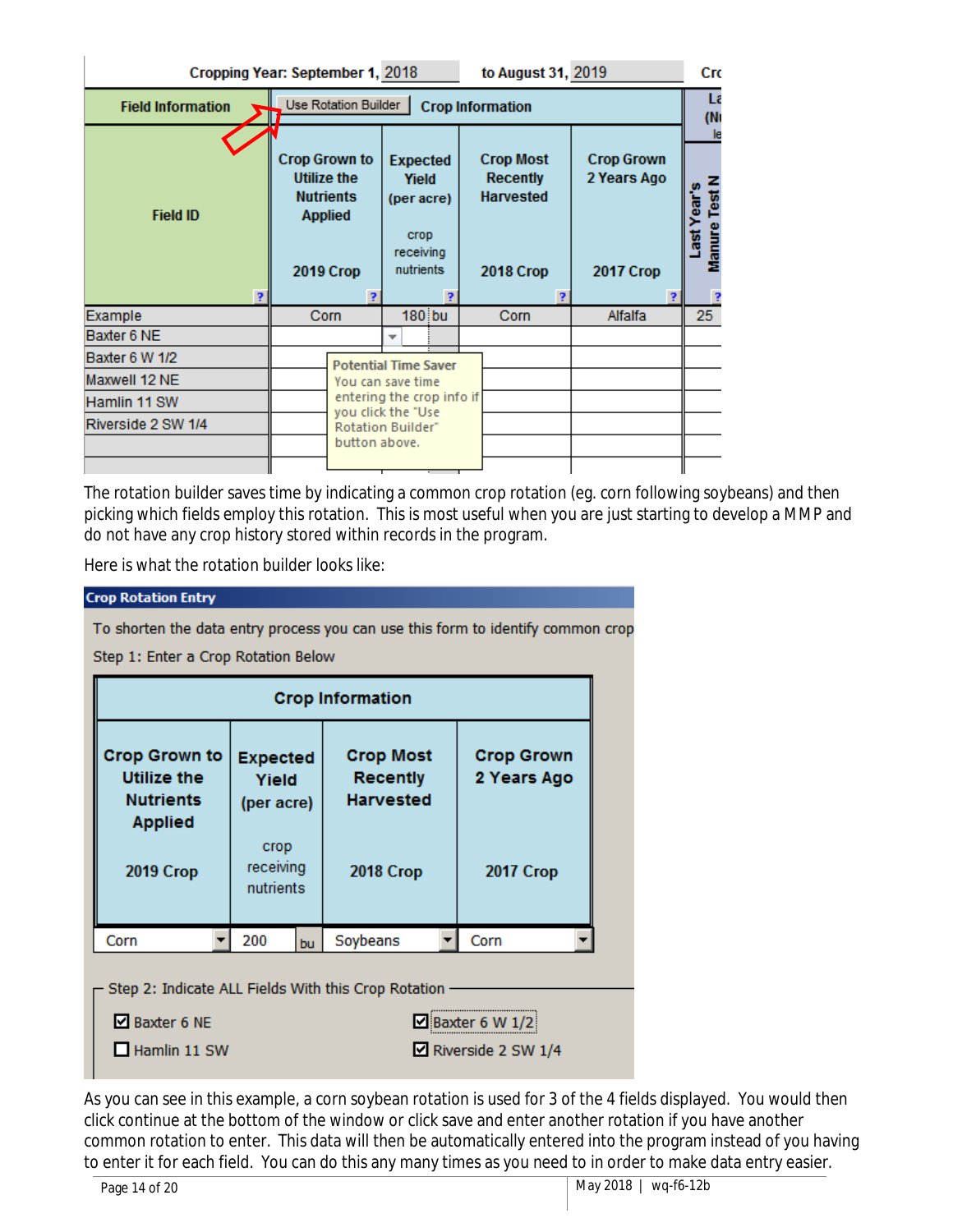Whenever a field is assigned a crop rotation, it is removed from the list of fields displayed. If you do not want to use the rotation builder then you simply would identify the crops by selecting a choice from the drop down menus on the worksheet.

Should you have alfalfa in your crop rotation, the program may ask you for the crop grown 3 years ago. This is needed to determine the age of the alfalfa stand since that will affect the amount of nitrogen available from this alfalfa crop. All nutrient recommendations have been adapted to use age of alfalfa stand versus the previous method of plants per sq ft to determine the appropriate credit. The adaptation of recommendations to alfalfa age can be viewed within Table A of the planner.

| <b>Age of Alfalfa Stand</b>                                                                                                                           |          |  |  |  |  |
|-------------------------------------------------------------------------------------------------------------------------------------------------------|----------|--|--|--|--|
| You do not have enough crop history within this<br>program to determine the age of this alfalfa stand,<br>please indicate the crop grown 3 years ago. |          |  |  |  |  |
| Field ID: Riverside 2 SW 1/4                                                                                                                          |          |  |  |  |  |
| 2016 Crop                                                                                                                                             |          |  |  |  |  |
| Made a Mistake?<br>Check this box if you mistakenly entered<br>alfalfa as the crop grown two years ago.                                               | Continue |  |  |  |  |

On this worksheet, you will also need to enter any manure applications to the field that occurred last year. There is nitrogen available to this year's crop from manure that was applied last year that needs to be accounted for. Simply enter the manure N test result, animal type of manure, and the rate of application. The program will take care of the calculations to determine the appropriate credit. If records exist in the program, this data will be automatically pulled forward.

The program displays the University of Minnesota nitrogen recommendation as well as the credits applicable that need to be subtracted from the nitrogen recommendation. You can see below the different types of credits and how they are subtracted from the "N Recommendation" to obtain the "N Needs". If you want more information on how these credits are calculated, you can click on the blue question mark help text boxes on the form. If the N Credit from Irrigation Water is highlighted in yellow, this simply means it is an estimated value. You will also see a category titled "N Removal". This will display the amount of nitrogen a legume crop will remove. Although it does fix its own nitrogen, it will use nitrogen that is applied to it, hence the N removal value displayed.

| <b>Nutrient Recommendations and Credits</b><br>$N$ ( $Ib/ac$ ) |                                                       |                                                            |                                            |                                       |                                          | $P2O5$ (lb/ac)                                             |                                                      | <b>Irrigated Sands</b><br><b>Alternate N Needs</b>                                             | displayed if applicable                                                                                     |
|----------------------------------------------------------------|-------------------------------------------------------|------------------------------------------------------------|--------------------------------------------|---------------------------------------|------------------------------------------|------------------------------------------------------------|------------------------------------------------------|------------------------------------------------------------------------------------------------|-------------------------------------------------------------------------------------------------------------|
| credits<br>N Recommendation<br>go<br><b>2018</b><br>after<br>P | <b>Crop</b><br>egume-N Credi<br>2017<br>from the<br>Ŧ | <b>Manure</b><br>Applied to 2018 Crop<br>NCredit from<br>P | <b>Irigation Water</b><br>NCredit rom<br>P | all credits<br>N Needs<br>after:<br>P | credits<br>N Removal<br>늚<br>after:<br>P | data)<br>soil test<br>Needs<br>5<br>Ŏ<br>ů<br>(based)<br>P | crop uptake)<br>Removal<br>(based on<br>ő<br>ő.<br>P | <b>N</b> Needs<br>for Corn<br>on<br><b>Irrigated</b><br><b>Sands</b><br>after all<br>credits ? | <b>Use</b><br><b>Irrigated</b><br><b>Sands</b><br><b>N</b> Needs<br>instead of<br>typical N<br><b>Needs</b> |
| 180                                                            | 60                                                    | 62                                                         |                                            | 58                                    |                                          | $\bf{0}$                                                   | 63                                                   |                                                                                                |                                                                                                             |
| 140                                                            | $\bf{0}$                                              |                                                            |                                            | 140                                   |                                          | 96                                                         | 70                                                   |                                                                                                |                                                                                                             |
| 180                                                            | 0                                                     | 24                                                         |                                            | 156                                   |                                          | 43                                                         | 70                                                   |                                                                                                |                                                                                                             |
| 180                                                            | $\mathbf 0$                                           |                                                            | 27                                         | 153                                   |                                          | 34                                                         | 70                                                   | 206                                                                                            | Yes                                                                                                         |
|                                                                | 0                                                     |                                                            |                                            |                                       | 255                                      | $\bf{0}$                                                   | 60                                                   |                                                                                                |                                                                                                             |
| 180                                                            | 100                                                   |                                                            |                                            | 80                                    |                                          | 52                                                         | 70                                                   |                                                                                                |                                                                                                             |

In the example, you will also see the P2O5 needs, which is based on soil test data, and the P2O5 removal, which is based on crop utilization. Typically, manure applications based on nitrogen provide more than enough phosphorus, so much so, that over time it may be necessary to develop a plan for some fields to meet the P2O5 removal of the crop grown and supplement with commercial nitrogen. You can use the information displayed here to assist you in developing a phosphorus based rate for those fields that require extensive phosphorus management.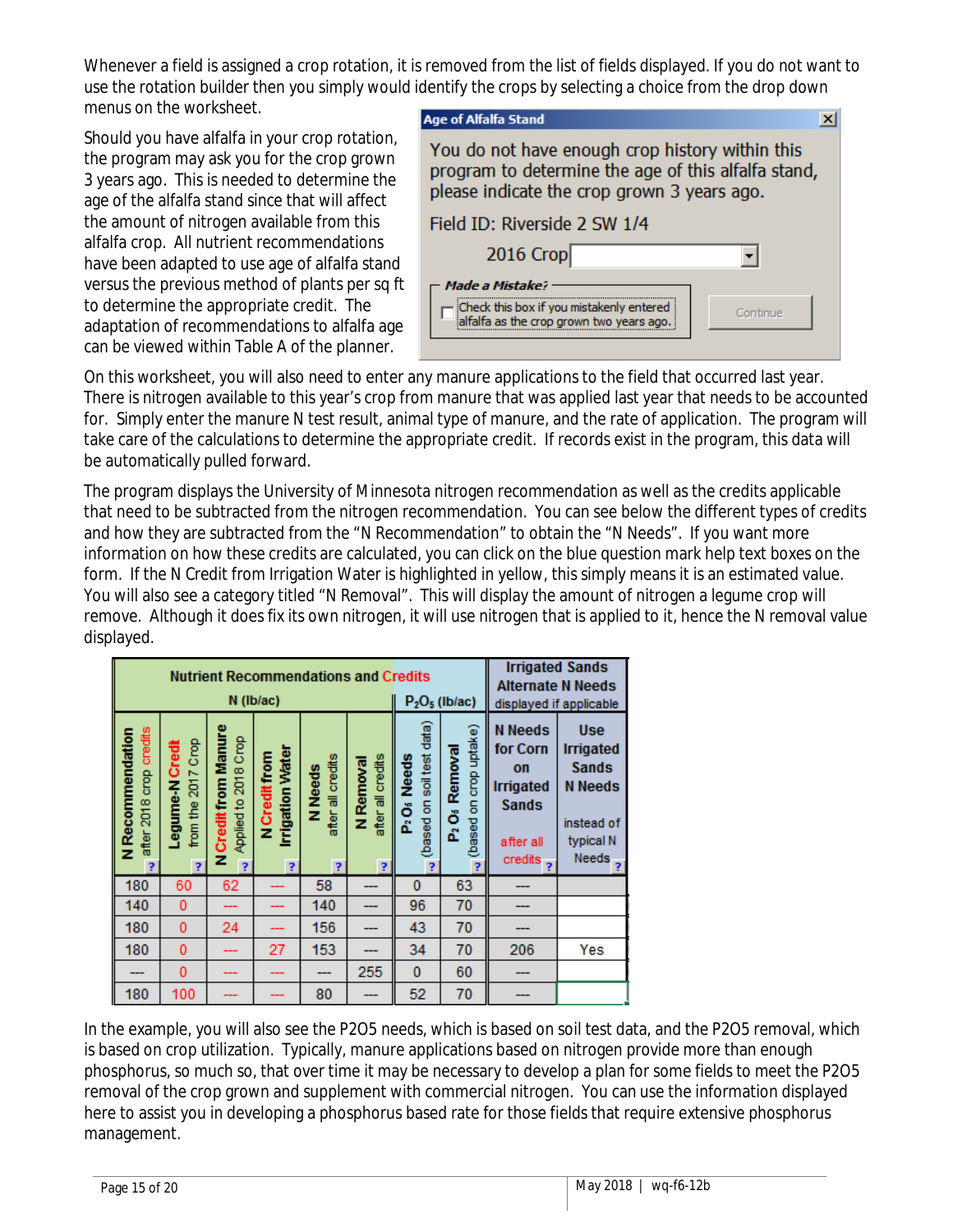Finally, in the example above, you will see the nitrogen recommendation for corn production on irrigated sandy soils. As you can see, only one field actually has a recommendation displayed, as this is the only field eligible to use this alternate N recommendation based on previous entries within the planner. As the final step to utilize this alternate recommendation, you must tell the program that you do in deed plan to apply nutrients to meet this alternate recommendation. To do this you must respond "Yes" in the cell to the right of the irrigated sands recommendation displayed. As shown in the example, the program will then use 206 lbs of N as the recommendation versus the 153 lbs of N that would have otherwise been recommended.

The program can accommodate instances where two crops are grown within the same crop year. To identify a second crop simply double click "2<sup>nd</sup>" at the end of the row. The program will then add another field to the very bottom of the crop info worksheet. It will have the same Field ID but will be followed by "(Double)" to indicate this is the second crop for this field.

| ā<br>crop year                                             | <b>Field Information</b>    | <b>Crop Information</b>     |                                        |                                                         |                                                                               |  |  |
|------------------------------------------------------------|-----------------------------|-----------------------------|----------------------------------------|---------------------------------------------------------|-------------------------------------------------------------------------------|--|--|
| Double-Click"2nd" to indicate<br>for the<br>crop<br>second | <b>Field ID</b>             | <b>Second Crop</b><br>Grown | <b>Expected</b><br>Yield<br>(per acre) | <b>Crop Most</b><br><b>Recently</b><br><b>Harvested</b> | <b>Crop Harvested</b><br><b>Prior to the</b><br><b>Most Recent</b><br>Harvest |  |  |
|                                                            | Example                     | Corn                        | $180$ bu                               | Corn                                                    | Alfalfa                                                                       |  |  |
| 2 <sup>nd</sup><br>Ш<br><b>Contract</b>                    | Riverside 2 SW 1/4 (Double) | Sorghum                     | $7$ ton                                | Peas                                                    | Corn                                                                          |  |  |

You then select the second crop grown and indicate the yield. The program will take care of the rest of the information and calculations for you. This will also appear on the nutrient application worksheet in order to allow nutrient applications to both crops.

**IMPORTANT DOUBLE CROP NOTES:** Upon creation of the double crop field you will be initially taken to the Nutrient Application worksheet, this is jus to make you aware that a field has also been added on this worksheet. You can return to the Crop Info worksheet to complete the entry on this worksheet before moving on with your planning. In order to remove the doubled cropped field from the plan you must double click "delete" at the end of the row. If you do not delete the field in this manner, you may have trouble when loading the data back into the program. You do not need to delete the field in this manner if you use the create crop year records feature to advance the plan to the next crop year as the program will automatically do it for you.

# <span id="page-15-0"></span>**Nutrient Application**

Now that you have done all the necessary data entry, it is time to actually plan nutrient applications. This worksheet will allow you to identify manure and commercial fertilizer applications.

The very top of the worksheet provides a summary of the available manure sources. This is summarized from the Manure Source Info worksheet and consists of a description of the source and the nutrient content in the format of (N-P-K). Also, a running total of manure remaining for land application can be found within the addins menu or at the bottom of the second page of this worksheet. As manure application is planned, the program automatically removes, from the drop down menu on the worksheet, any manure source where the total volume planned for application exceeds the volume available.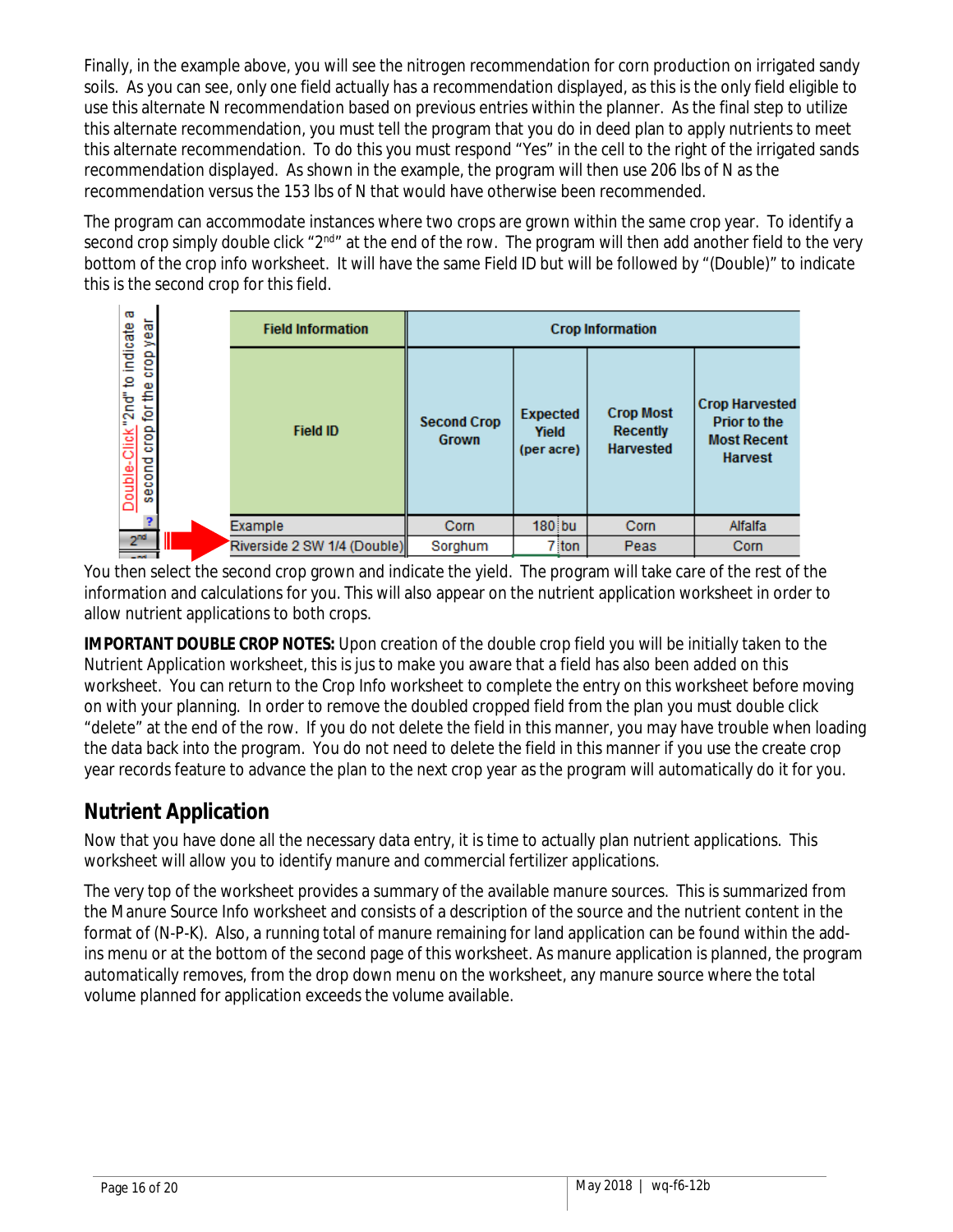The left side of this worksheet is information carried forward from previous entries in the program. If need be, you can adjust the field acres to account for any reduction from the observance of setbacks. The nutrients needed to meet the yield goal represents the amount of nutrients that can be supplied by manure or commercial fertilizer application after accounting for any previous crop or manure application credits. As you can see, even

| <b>Field Information Summary</b> | <b>Crops Grown Summary</b> | <b>Nutrients Needed</b><br>to Meet Yield Goal            |                                                         |                                                             |                                |                       |  |
|----------------------------------|----------------------------|----------------------------------------------------------|---------------------------------------------------------|-------------------------------------------------------------|--------------------------------|-----------------------|--|
|                                  |                            |                                                          |                                                         |                                                             | (Ib/acre)<br>after credits for |                       |  |
|                                  | Setbacks                   | Crop Grown to <br><b>Utilize the</b><br><b>Nutrients</b> | <b>Crop Most</b><br><b>Recently</b><br><b>Harvested</b> | nutrients from<br>previous crops and<br>manure applications |                                |                       |  |
| <b>Field ID</b>                  | <b>Acres After</b>         | <b>Applied</b><br><b>2019 Crop</b>                       | <b>2018 Crop</b>                                        | Nitrogen                                                    | Needs<br>Nitrogen<br>(Removal) | Phosphorus<br>(Needs) |  |
| Baxter 6 NE                      | 79                         | Corn                                                     | Soybeans                                                | 140                                                         |                                | 96                    |  |
| Baxter 6 W 1/2                   | 280                        | Corn                                                     | Corn                                                    | 156                                                         |                                | 43                    |  |
| 148<br>Maxwell 12 NE             |                            | Corn                                                     | Corn                                                    | 206                                                         |                                | 34                    |  |

though the same crop is being grown on all three fields, the amount of nitrogen the corn crop needs varies due to different credits from previous crops or manure applications.

The next section on the worksheet is where you plan your manure applications. You first enter the manure source (1-12) and then select the method of application and incorporation. The program will then auto enter the "Acres Receiving Manure" column as well as the rate (maximum) that would supply the necessary nitrogen to the crop (red arrow). It is suggested that you simply use the rate provided as a guide to assist you in determining the rate at which you plan to apply. For instance, it may be difficult to apply at exactly 4,457 gal/acre so you may want to plan for 4,500 gal/acre. If you do not enter a number in the "planned rate" column the program will assume you want to apply at the "calculated max rate". You can also split a field into two pieces to apply manure from two different sources. This is useful if there is not enough manure from one source to cover the acreage and you want to use a second source to apply to the

| <b>Manure Application Information</b><br>(Nutrients for the 2019 Crop)<br>Application Typically 9/1/2018 to 8/31/2019 |                                                                    |                                  |                                                                  |                    |  |  |  |
|-----------------------------------------------------------------------------------------------------------------------|--------------------------------------------------------------------|----------------------------------|------------------------------------------------------------------|--------------------|--|--|--|
| Manure Source (1-12)                                                                                                  | <b>Method of</b><br><b>Application and</b><br><b>Incorporation</b> | (reduce to split the field)<br>Ē | <b>Manure</b><br><b>Application Rate</b><br>(gals/tons per acre) |                    |  |  |  |
|                                                                                                                       | NPDES/SDS permitted<br>sites cannot apply liquid                   | <b>Acres Receiving</b>           | Calculated<br>Max Rate                                           | Planned<br>Rate    |  |  |  |
|                                                                                                                       | manure in the winter                                               |                                  |                                                                  | based on Imax used |  |  |  |
|                                                                                                                       | (unless emergency)                                                 |                                  | Nitrogen                                                         | if blank           |  |  |  |
|                                                                                                                       | Knife Injection                                                    | 20                               | 4,000                                                            |                    |  |  |  |
| 1                                                                                                                     | Knife Injection                                                    | 40                               | 4.457                                                            | 4500               |  |  |  |
| 1                                                                                                                     | Knife Injection                                                    | 40                               | 5,143                                                            | 5000               |  |  |  |
|                                                                                                                       |                                                                    |                                  |                                                                  |                    |  |  |  |
|                                                                                                                       |                                                                    |                                  |                                                                  |                    |  |  |  |

remaining acres. This is referred to as "splitting a field". To split a field, you simply reduce the number displayed in the "Acres Receiving Manure" column (green arrow). The program then asks you if you want to make this acreage available for application from a second manure source. If you respond "Yes", another field will be added to the very bottom of the worksheet. It will have the same field ID but will be followed by "(Split)". You would then follow the same process to identify the manure source, method of application, and application rate for the remaining acreage. It should be noted that the fertilizer application is assumed to the same as the field from which this acreage was split.

**IMPORTANT SPLIT FIELD NOTE:** In order to remove the split field from the plan you must double click "delete" at the end of the row. If you do not delete the field in this manner, you may have trouble when loading the data back into the program. You do not need to delete the field in this manner if you use the create crop year records feature to advance the plan to the next crop year as the program will automatically do it for you.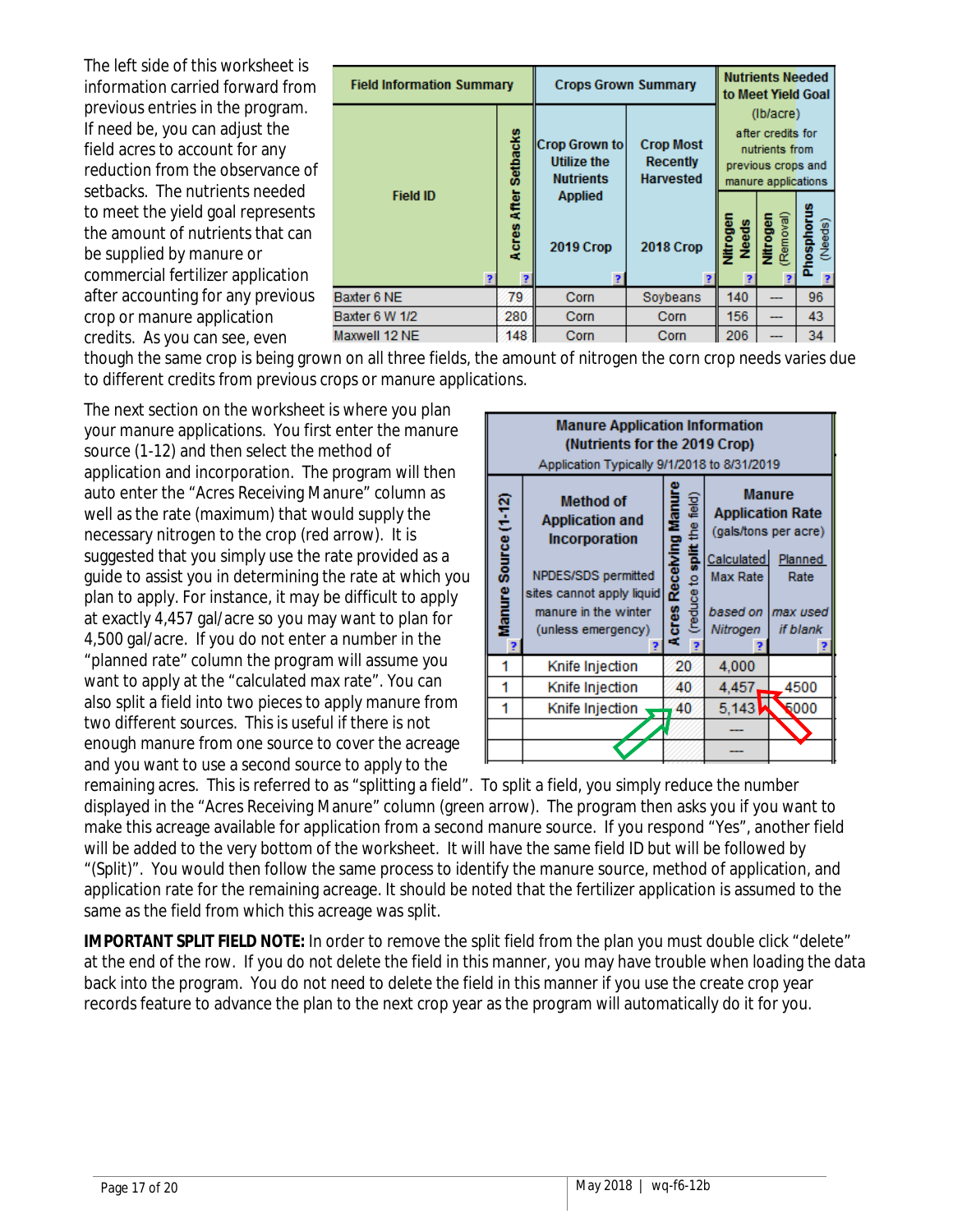The last section on this worksheet provides you with the amount of nutrients available from the manure

application as well as an area to input any commercial fertilizer applications. The "N from Manure" column gives you the contribution from manure application. The "Excess Available N" column informs you of excess nutrient application or if more N is needed. In the example, you can see "0" in the excess available N column indicating that the nutrient needs are completely met by the identified manure application. The "2" in the second row indicates that the identified manure application provides 2 lbs more than what the crop needs. The program does allow slight over application of nitrogen to accommodate the inexactitude of the manure application process. The "-48" in the third row indicates that the manure application did not supply enough nutrients for the crop. You can apply up to another 48 lbs of N to this crop.

| Nitrogen<br>(Ib N/ac)                                                                                                                                |              |                                                      |                                        | <b>Phosphorus</b><br>(lb $P_2O_6/ac$ )                                                                     |    |                                                     |    |
|------------------------------------------------------------------------------------------------------------------------------------------------------|--------------|------------------------------------------------------|----------------------------------------|------------------------------------------------------------------------------------------------------------|----|-----------------------------------------------------|----|
| <b>Total</b><br><b>Fertilizer</b><br>(Available this year)<br>N from Manure<br><b>Application</b><br>(lbs/acre)<br>Supplemental<br>Starter<br>P<br>P |              | (negative for deficiency)<br>Excess Available N<br>þ | (Available this year)<br>P from Manure | <b>Total</b><br><b>Fertilizer</b><br><b>Application</b><br>(lbs/acre)<br>Supplemental<br>Starter<br>þ<br>2 |    | P in Excess of Removal<br>(negative for deficiency) |    |
| 140                                                                                                                                                  | Click        | Here                                                 | 0                                      | 74                                                                                                         | Or | Here                                                | 4  |
| 158                                                                                                                                                  | <b>Click</b> | Here                                                 | 2                                      | 83                                                                                                         | Or | Here                                                | 13 |
| 158                                                                                                                                                  | <b>Click</b> | Here                                                 | $-48$                                  | 83                                                                                                         | Or | Here                                                | 13 |

The commercial fertilizer application initially says "Click Here Or Here". You should click in one of those boxes regardless of your intent to use commercial fertilizer. Clicking on the cells will bring up the fertilizer application window (see below).



Click on the dropdown list to select the common type of fertilizer (or use "Custom" for special blends) and then input the rate of application. The program will automatically calculate the N, P2O5, and K2O provided by the fertilizer in lbs/acre. There is space for identification of starter fertilizer and up to three supplemental fertilizer applications. Should you not apply commercial fertilizer simply leave this form blank and the program will put zero into the worksheet for you. At the bottom of this window, you will see some auto fill options to ease in data entry.

At the end of each row is a cell that contains the word "Dual". Double-clicking this cell will allow you to apply two sources of manure to the same crop on the same acreage, which is referred to as dual application. For example, liquid manure application in the fall and then some solid manure application in the spring for the same corn crop is a dual application. In order to plan for a dual application you must have indicated the commercial fertilizer application and the excess available N must be a negative number (meaning that additional N can be applied). Once you double click "Dual", the program will add a field to the very bottom of the worksheet. It will have the same field ID but will have "(Dual)" at the end to indicate it is a dual application. The N needs for the dual field will reflect the remaining amount of N that can be applied (ie. the amount indicated in the "Excess Available N" column in the associated field at the top of the worksheet). You would then indicated the planned second manure application by indicating a manure source, method of application, and application rate. It should be noted that the fertilizer application is identified along with the first manure application.

**IMPORTANT DUAL APPLICATION NOTE:** In order to remove the dual application from the plan you must double click "delete" at the end of the row. If you do not delete the field in this manner, you may have trouble when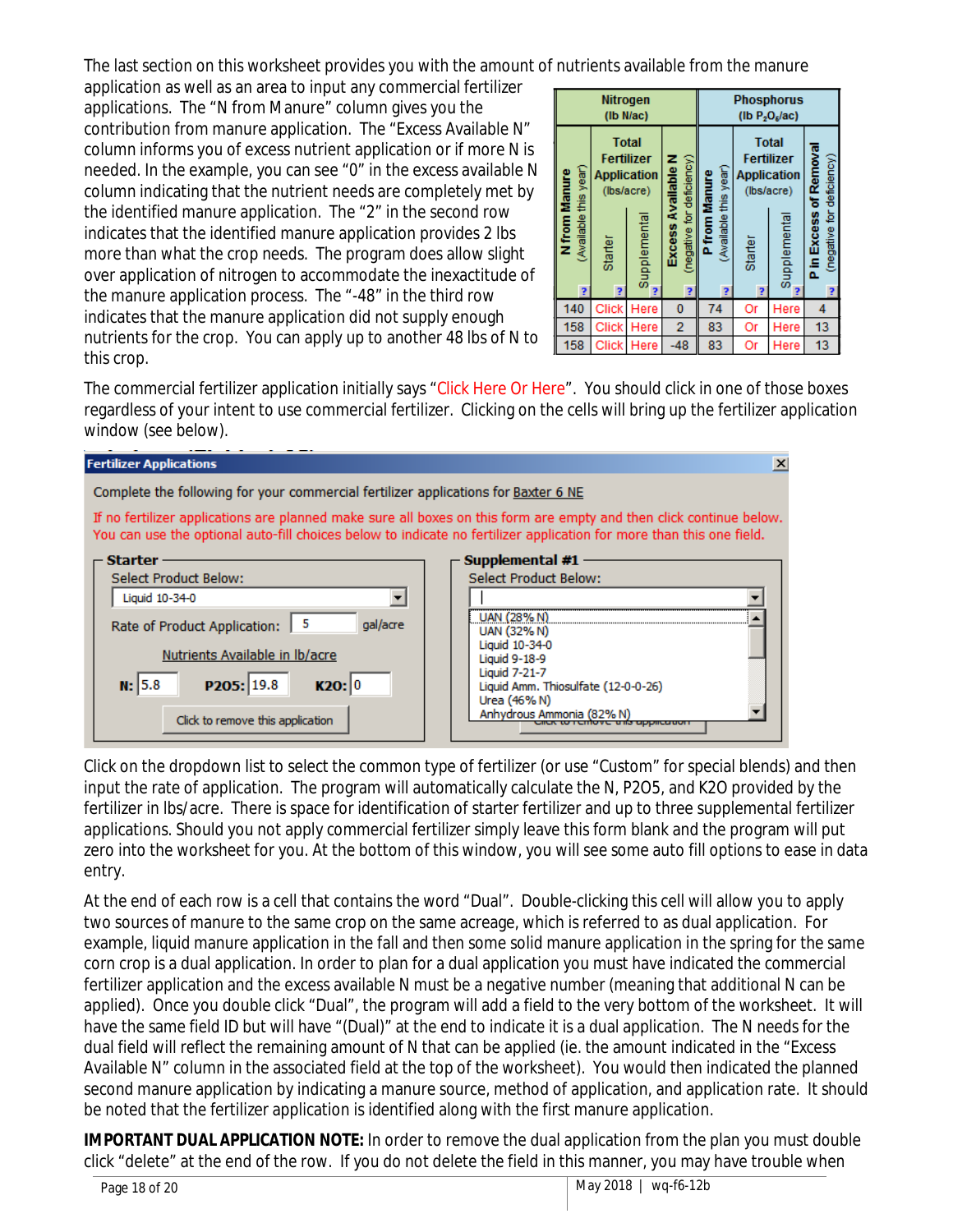loading the data back into the program. You do not need to delete the field in this manner if you use the create crop year records feature to advance the plan to the next crop year as the program will automatically do it for you.

If you have a planned double crop situation (see Crop Info worksheet explanation of double crops), you will need to scroll to the bottom of the Nutrient Application worksheet to assign nutrient application to the second crop grown on the applicable field. The program limits the total number of double crop, dual, or split fields to 31. Once the limit is reached, you will not be able to perform these actions anymore.

At you significantly exceed the recommended N at any point during the nutrient application planning process, the program will warn you via the over-application window. The window indicates which field is the offender and summarizes the crops as well as the currently planned nutrient applications. The feedlot rules do allow for some deviation (up to 20%) from University recommendations the reasons indicated on the window. If you believe this applies to your situation, check the box stating that you plan to apply at the identified rates (see below) and click continue at the bottom of the window.

#### Deviation less than 20% -

Minn. R. ch. 7020 allows nitrogen application, from organic sources, above the U of MN recommendations when nutrient managment history, soil conditions, or cool weather warrant additional nitrogen. Please check the box below if you believe these conditions exist.

 $\Box$  I plan to apply at these rates as this field meets the conditions identified above.

If these conditions do not exist (box not checked) you must adjust the application methods/rates below:

The application will be allowed by the program but will be highlighted in yellow to indicate your determination that conditions warrant application at rates that provide significantly more nitrogen than recommended.

In the event that you do not believe the conditions are applicable to the field indicated, you can edit the planned applications from within the window (see info to follow).

In the event that your planned applications exceed the recommendations by more than 20% you will be forced to modify the planned applications before you can continue (see below).

#### **Deviation more than 20%**

Nitrogen application at this rate is only allowed when nitrogen deficiency is visible or measured in the growing crop. You are not allowed to "plan" for such a nitrogen deficiency; therefore you must change the nutrient applications for this field.

You must adjust the application methods/rates below:

| $(1 - 12)$                                         | <b>Method of</b><br><b>Application and</b><br>Incorporation                                    |                                                | <b>Manure</b><br><b>Application Rate</b><br>(gals/tons per acre) |                        | year)<br>Manure<br>this | Fertilizer<br><b>Application</b><br>(lbs/acre) |          | Available N<br>for deficiency)<br>ق<br><b>Excess</b><br>(negative |
|----------------------------------------------------|------------------------------------------------------------------------------------------------|------------------------------------------------|------------------------------------------------------------------|------------------------|-------------------------|------------------------------------------------|----------|-------------------------------------------------------------------|
| Source<br>Manure                                   | NPDES/SDS permitted<br>sites cannot apply liquid<br>manure in the winter<br>(unless emergency) | Calculated<br>Max Rate<br>based on<br>Nitrogen | Planned<br>Rate<br>max used<br>if blank                          | Available<br>from<br>z | Starter                 | Supplementa                                    |          |                                                                   |
|                                                    | Knife Injection                                                                                |                                                | 3834                                                             | 6000                   | 210                     | 5.8                                            | $\bf{0}$ | 75.8                                                              |
| Continue<br>Click to Remove Nutrient Appplications |                                                                                                |                                                |                                                                  |                        |                         |                                                |          |                                                                   |

At the bottom of the window, you can change the manure or fertilizer applications to apply fewer nutrients. Clicking the fertilizer application columns will display the fertilizer application window (see earlier examples) to